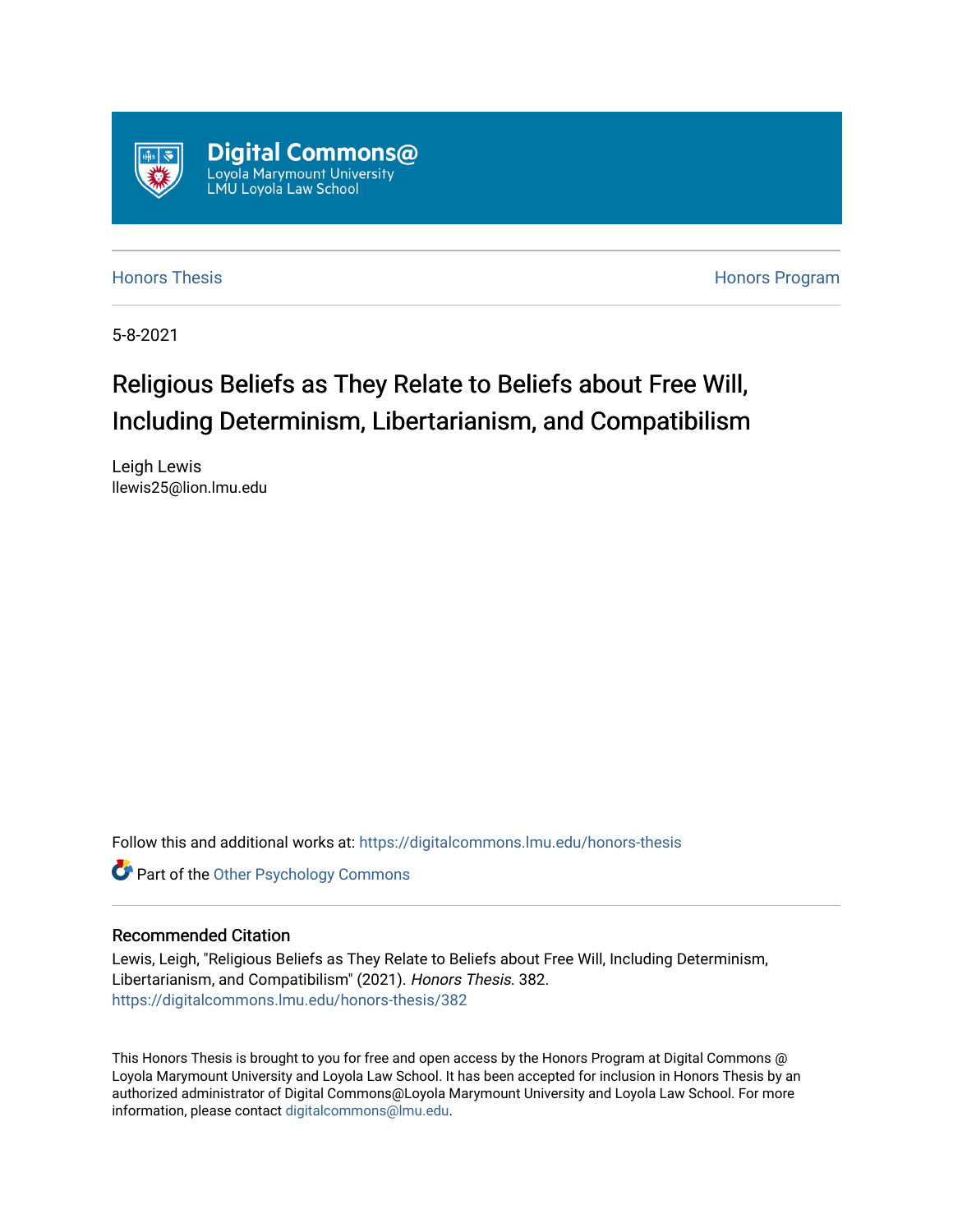

# **Religious Beliefs as They Relate to Beliefs about Free Will,**

## **Including Determinism, Libertarianism, and Compatibilism**

A thesis submitted in partial satisfaction

of the requirements of the University Honors Program

of Loyola Marymount University

by

**Leigh Lewis**

**May 4, 2021**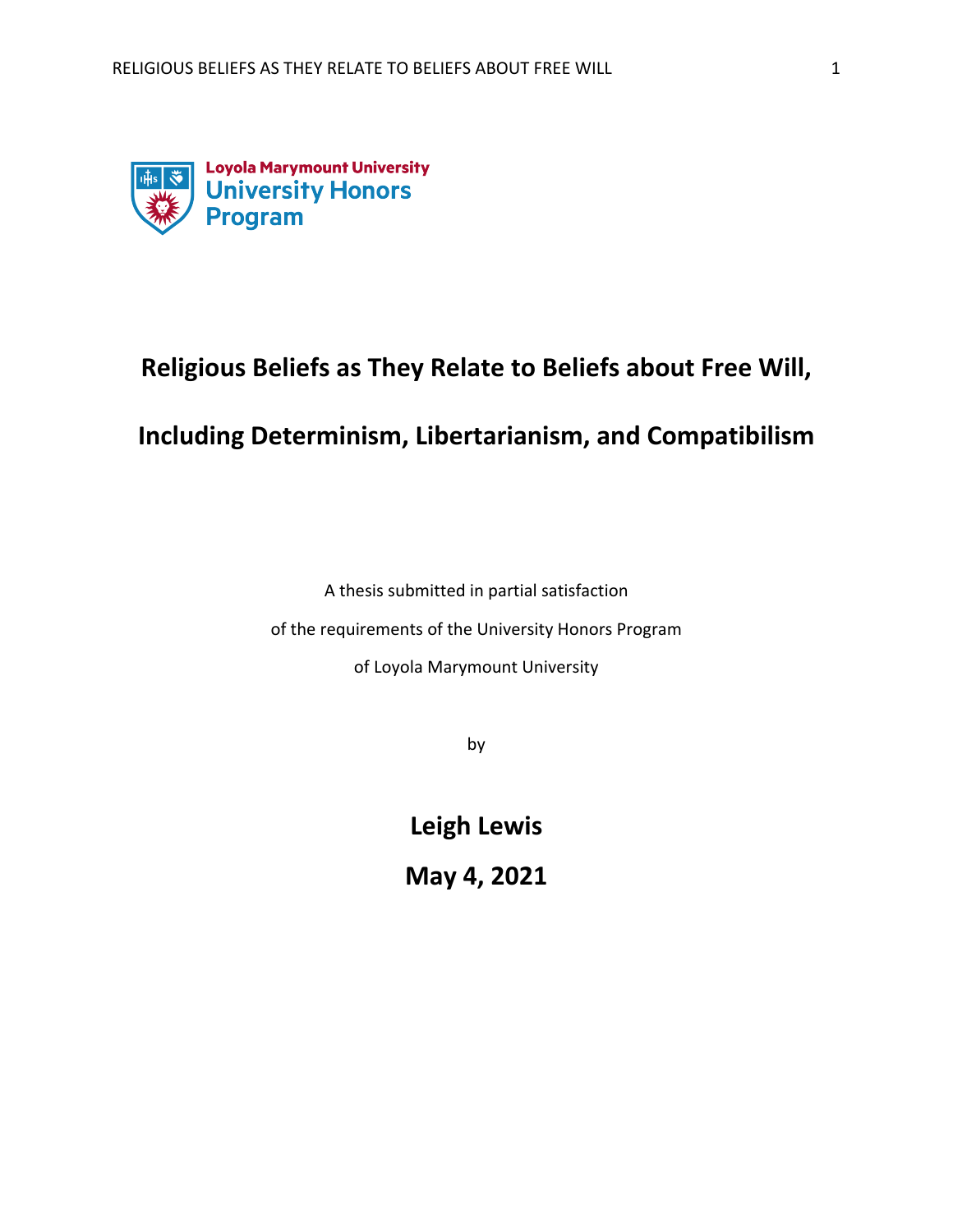## **Religious Beliefs as They Relate to Beliefs about Free Will, Including Determinism,**

### **Libertarianism, and Compatibilism**

Leigh Lewis

Department of Psychology, Loyola Marymount University

Psychology Honors Mentor: Dr. David Hardy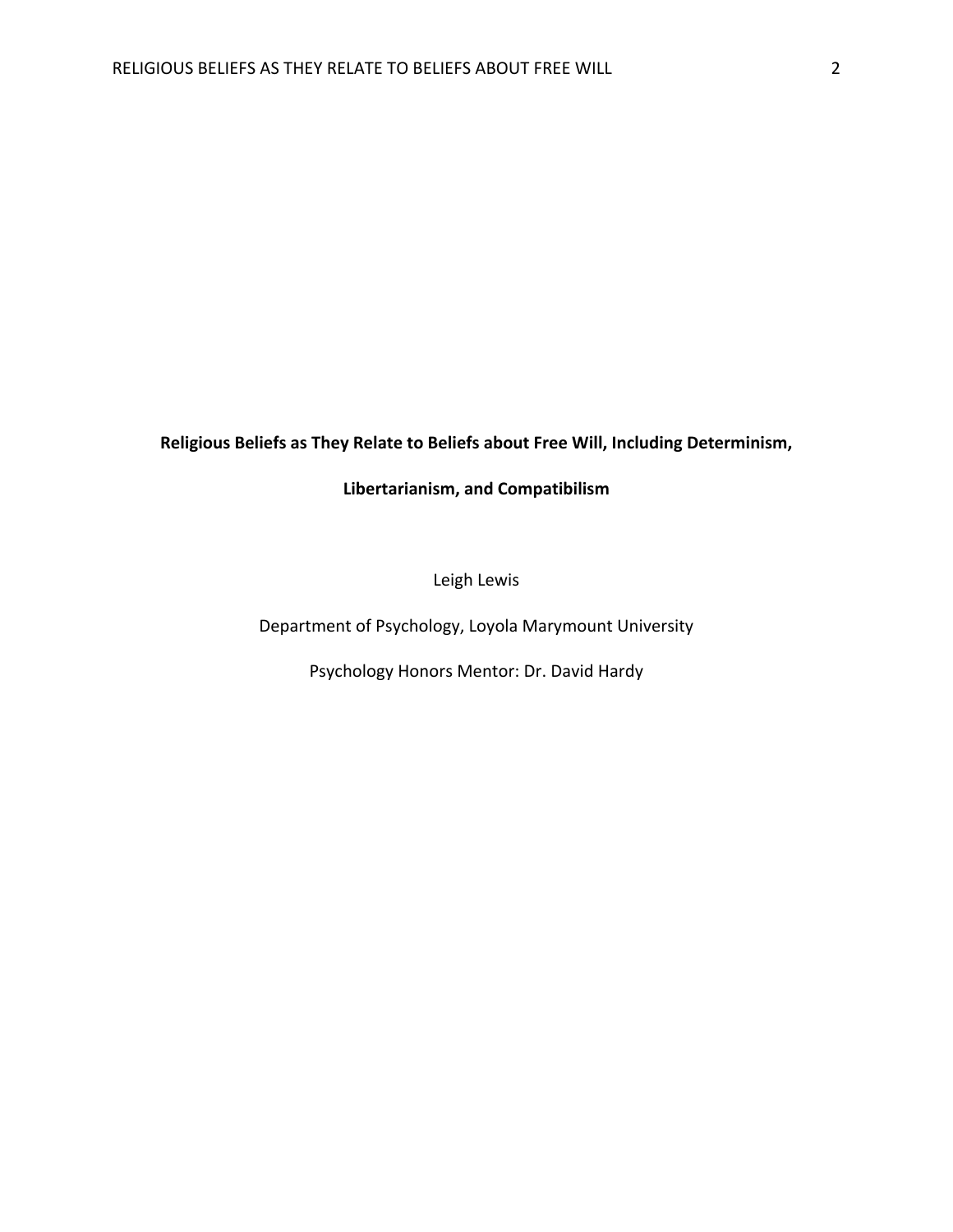#### **Abstract**

Research on religion as it relates to free will suggests that one's religiosity and religious commitment may have an impact on their beliefs about free will and determinism. Previous research indicates a positive correlation between religiosity and belief in free will. When it comes to determinism, reported results are more complicated but lightly suggest that there is a negative correlation between religiosity and determinism--although different definitions of determinism impact the correlation (Carey & Paulhus, 2013). The present study, involving 170 college students, investigated how religiosity and levels of religious commitment may impact beliefs about free will and determinism. In addition, we found interesting results relating to more complex and nuanced beliefs about free will and determinism, namely libertarianism. Similar to previous research, we found that people who are religious have higher endorsement of free will than those who are not religious. However, contrary to past research, we found that those who are religious also have higher endorsement of determinism than those who are not religious. In line with our reported results that religious people have higher endorsement of determinism than non-religious people, we also found that those who are religious have lower endorsement of libertarianism than those who are not religious. It is proposed, based on these results, that those who are religious may interpret causal determinism as a type of divine determinism, also known as fatalism; and therefore, religious people tend to believe that the future is determined and caused by God's will (Vicens, 2012).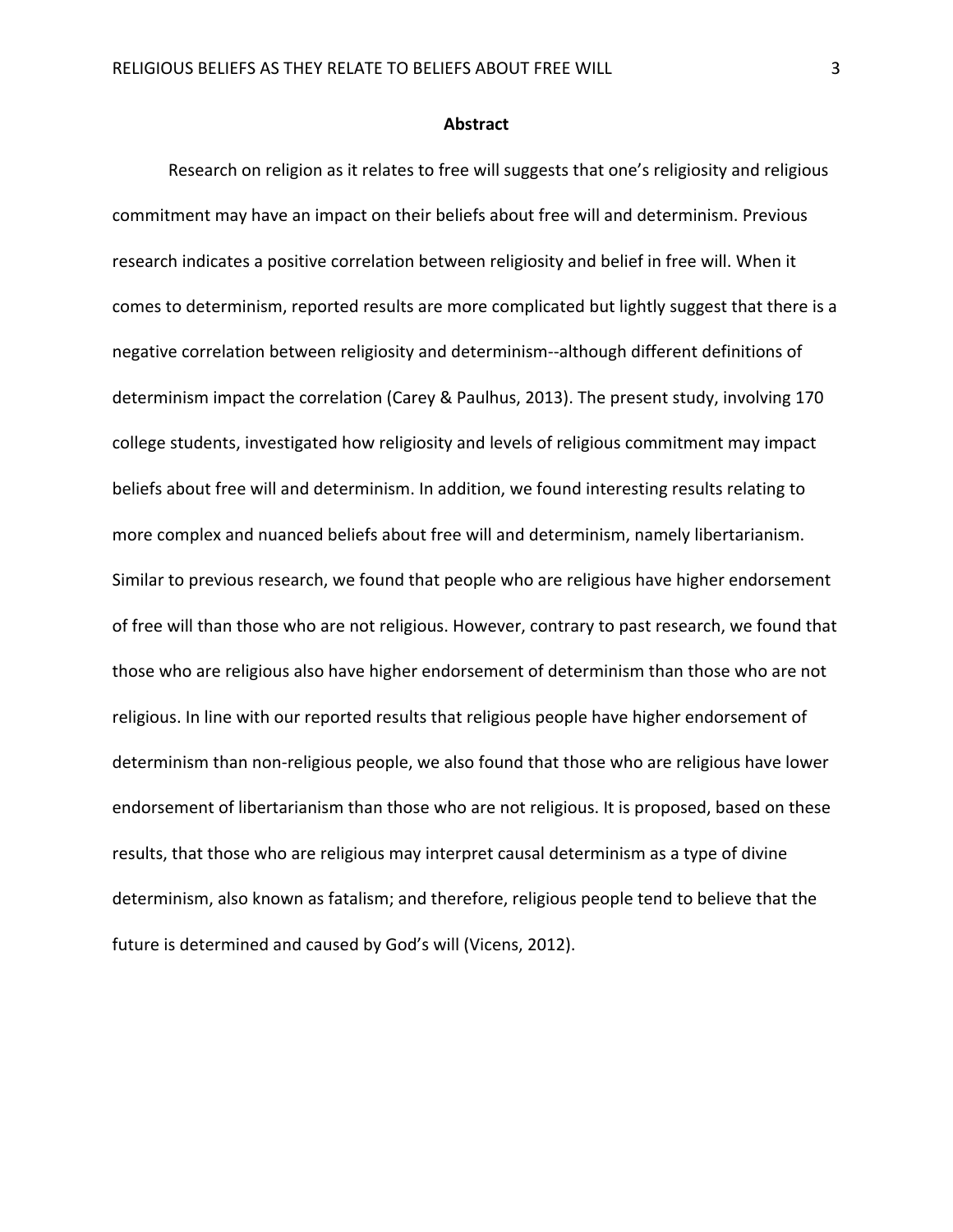#### **Religious Beliefs as They Relate to Beliefs about Free Will, Including Determinism,**

#### **Libertarianism, and Compatibilism**

Free will has been a topic of contention for decades, but in general, this has been a discussion largely dominated by the philosophical community. In recent years, however, psychologists have begun to enter this conversation (Nadelhoffer, Shepard, Nahmias, Sripada, & Ross, 2014). The philosophical debate consists of how to define free will as well as questioning whether or not free will is compatible with determinism. Psychologists, on the other hand, are more focused on people's beliefs about free will; they examine the psychology of believing in free will in order to gain insight into the impacts believing in or not believing in free will can have on people's behaviors. Before discussing this psychological perspective on free will, it is crucial to define free will, determinism, libertarianism, and compatibilism.

Philosophers continue to debate the definition of free will, but for the present study, we define free will as the ability of people to exercise the sense of control over their actions necessary for moral responsibility, where moral responsibility is a person's responsibility for actions related to morality, or what is right and wrong (McKenna & Pereboom, 2016). As previously stated, when people think about free will, they also consider the topic of determinism. Determinism is the idea that at any time, there is only one possible future; it is the theory that every event is determined by a previous event (McKenna & Pereboom, 2016).

In folk language, people often consider free will and determinism to be incompatible in that it is not possible for both to be true. This understanding of or belief about free will relates to the idea of libertarianism, which is the belief that humans are able to act freely and that these actions are not determined by external factors (McKenna & Pereboom, 2016). However,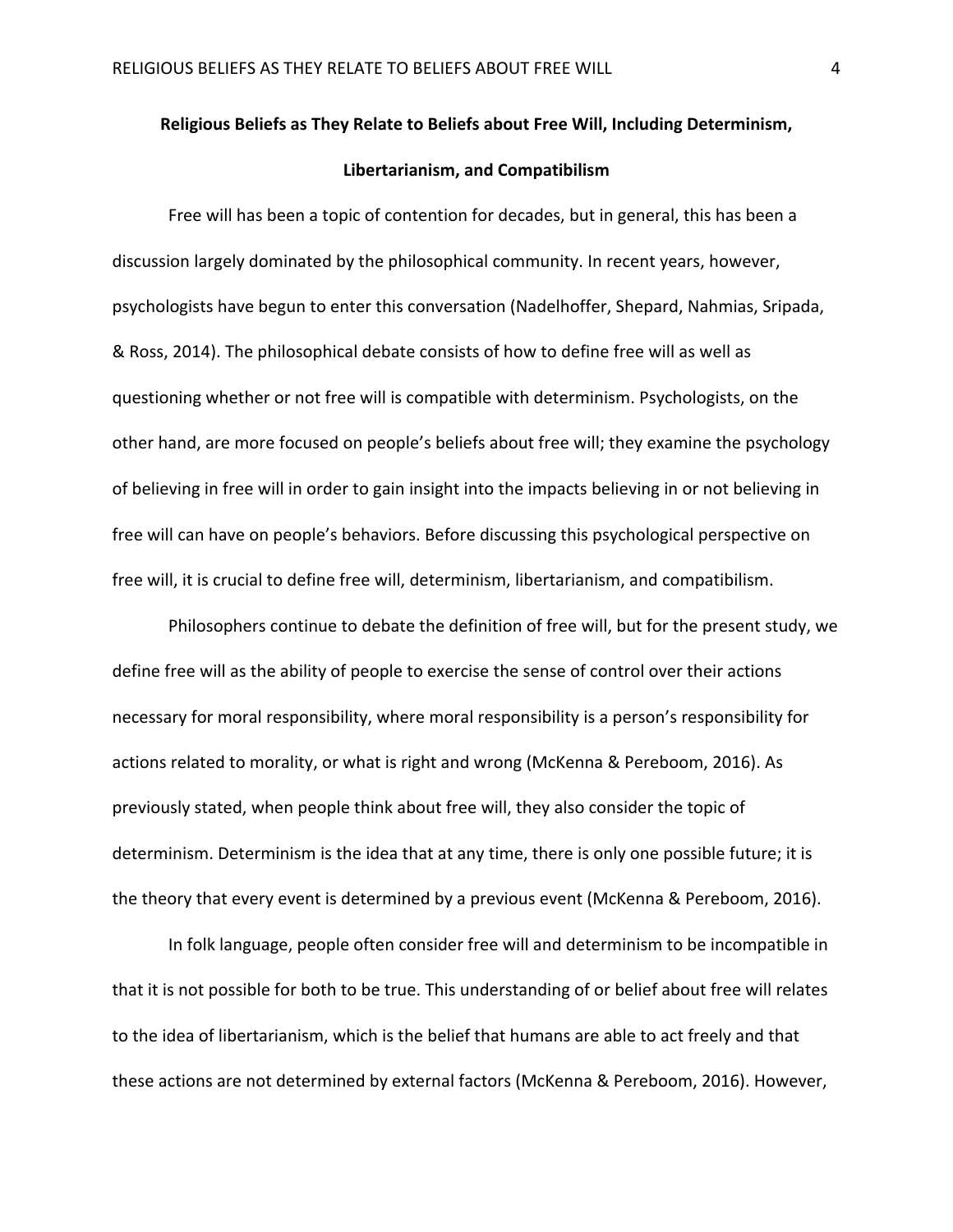in the field of philosophy, this is not universally accepted. On the contrary, many philosophers accept the concept of compatibilism, or the idea that it is possible for determinism to be true and for some person to have free will (McKenna & Pereboom, 2016).

Regarding research on free will in the discipline of psychology, an abundance of researchers examine how people's beliefs about free will influence their prosocial or helping behaviors. For instance, Vohs and Schooler (2008) found that weaker endorsement of free will led to an increase in cheating on tasks. Similarly, Baumeister, Masicampo, and DeWall (2009) found that when people have been induced not to believe in free will, they exhibit more aggressive behaviors and are less likely to help. However, recent research on the impact of believing in free will on helping behaviors has also resulted in null findings (Harms, Liket, Protzco, & Schölmerich, 2017; Crone & Levy, 2019). Although there is conflicting research on whether free will beliefs increase helping behaviors, because these beliefs do appear to have some impact on behavior in general, it might be helpful to examine factors that may contribute to or be associated with people's beliefs about free will.

One such factor that might influence free will beliefs is religion. Many religious teachings endorse either free will or determinism. For instance, Martin Luther, in *Bondage of the Will*  (1823) states, "it stands confirmed, even by your own testimony, that we do all things from necessity, not from Free-will: seeing that the power of Free-will is nothing . . .". Therefore, Luther's teachings suggest that free will does not exist. In addition, Calvinists are taught that God determines each person's fate (Nadler, 2019). The idea that God determines people's actions (or destinies) is divine determinism or fatalism: every event is determined by God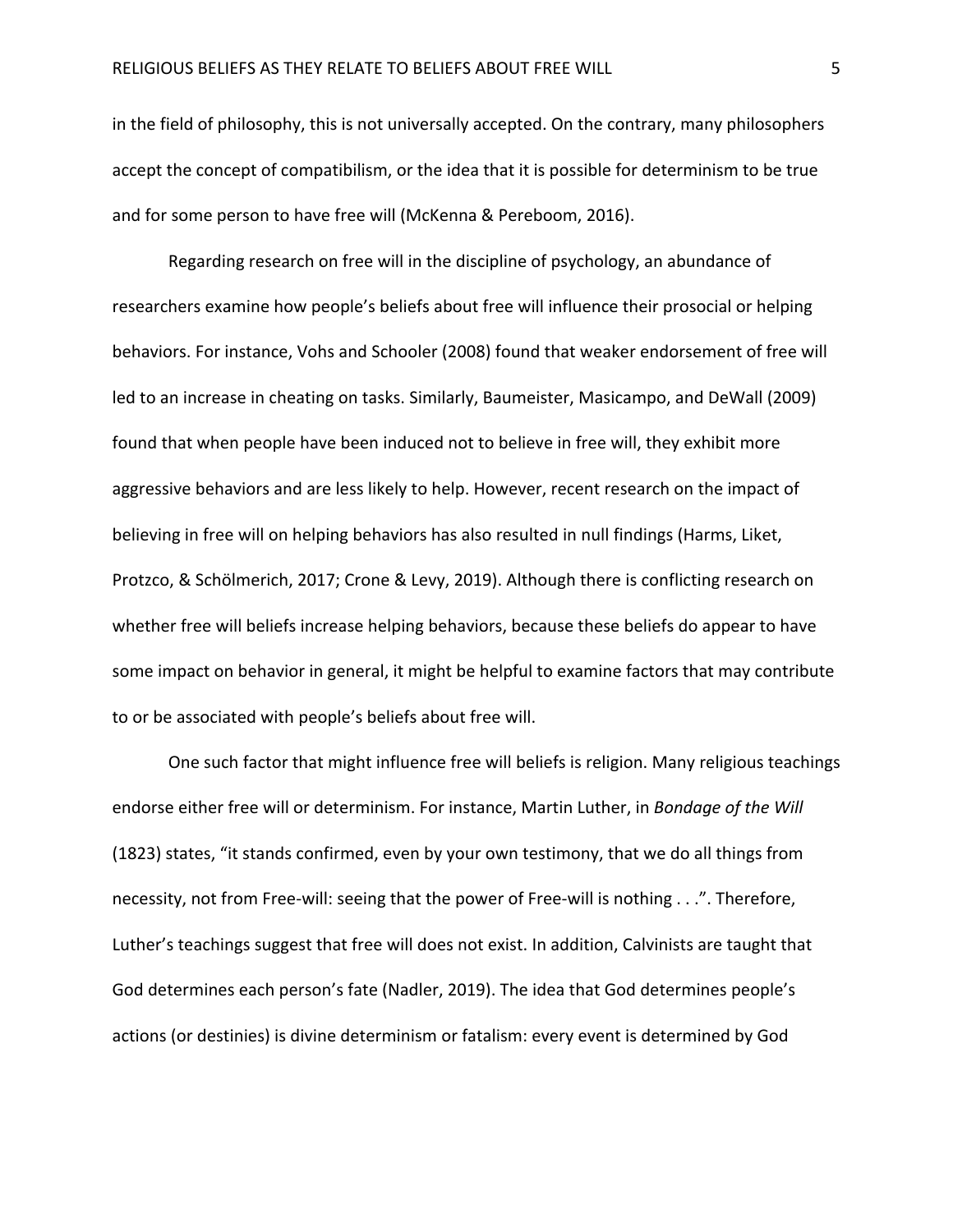(Vicens, 2012). However, in Jewish teachings, there is no determinism. Rather, humans are understood to have free will (Nadler, 2019).

Because there is such diversity in religious teachings on free will, one might question how one's self identified religious beliefs and commitment more generally relate to their beliefs about free will. Previous research has briefly explored general relationships between religion and free will. For instance, Nadelhoffer et al. (2014) found a significant positive correlation between religiosity and agreement with a conditional account of free will utilizing their Free Will Inventory. However, Murray, Murray, & Nadelhoffer (2020) found that the relationship between Christianity and libertarian views of free will is not straightforward. Therefore, there is a need for more research that explores these relationships.

Utilizing the Free Will Inventory (Nadelhoffer et al., 2014), the present study seeks to further examine associations between religious beliefs, religious commitment, and beliefs about free will, determinism, libertarianism, and compatibilism. This study tests the following hypotheses: (1) People who are religious are more likely to have stronger free will beliefs than those who do not affiliate with a religion; (1.1) People who self-identify as having strong religious commitment are more likely to have stronger free will beliefs than those who selfidentify as having weaker religious commitment; (2) People who are religious are more likely to have weaker beliefs in determinism than those who are not religious; (2.1) People who selfidentify as having strong religious commitment are more likely to have weaker beliefs in determinism than those who self-identify as having weaker religious commitment; (3) People are religious are more likely to endorse libertarianism than those who have no religious affiliation; (3.1) People who self-identify as having strong religious commitment are more likely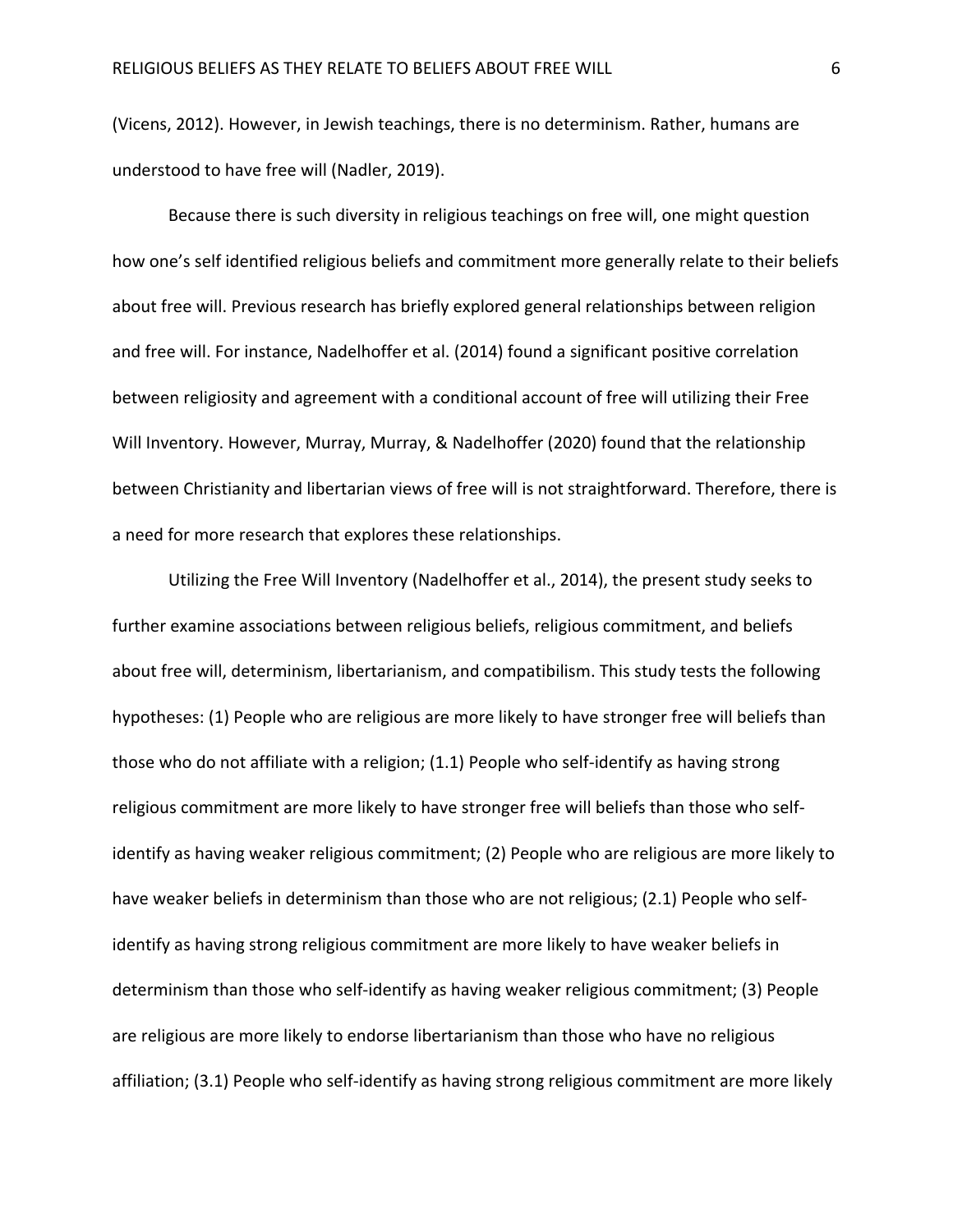to endorse libertarianism than those who self-identify as having weaker religious commitment; (4) People who are religious are less likely to endorse compatibilism than those who do not affiliate with a religion; and (4.1) People who self-identify as having strong religious commitment are less likely to endorse compatibilism than those who self-identify as having weaker religious commitment;.

#### **Methods**

#### **Participants**

Participants were 170 Loyola Marymount University (LMU) undergraduate students recruited online through LMU Psychology Department's Human Subject Pool. 24.7% of participants (*n* = 43) reported being male, 72.4% of participants (*n* = 126) reported being female, and 0.6% of participants (*n* = 1) reported other. 20.7% of participants (n = 36) reported being Asian or Asian American; 9.8% of participants (*n* = 17) reported being Black or African American; 9.2% of participants (*n* = 16) reported being Hispanic or Latinx; 0.6% of participants (*n* = 1) reported being Native American, or Pacific Islander, or Alaskan Native; 54% of participants (*n* = 94) reported being White or European American; and 3.4% of participants (*n* = 6) reported other. Participants' ages ranged from 18 to 23 with a mean age of 18.8. 53.4% of participants (*n* = 93) reported being first year students, 31% of participants (*n* = 54) reported being in their sophomore year, 8.6% of participants (*n* = 15) reported being in their junior year, and 4.6% of participants (*n* = 8) reported being in their senior year.

Regarding religious beliefs, 65.9% of participants (*n* = 112) reported being affiliated with an organized religion, and 31.1% (*n* = 53) reported not being affiliated with a religion. In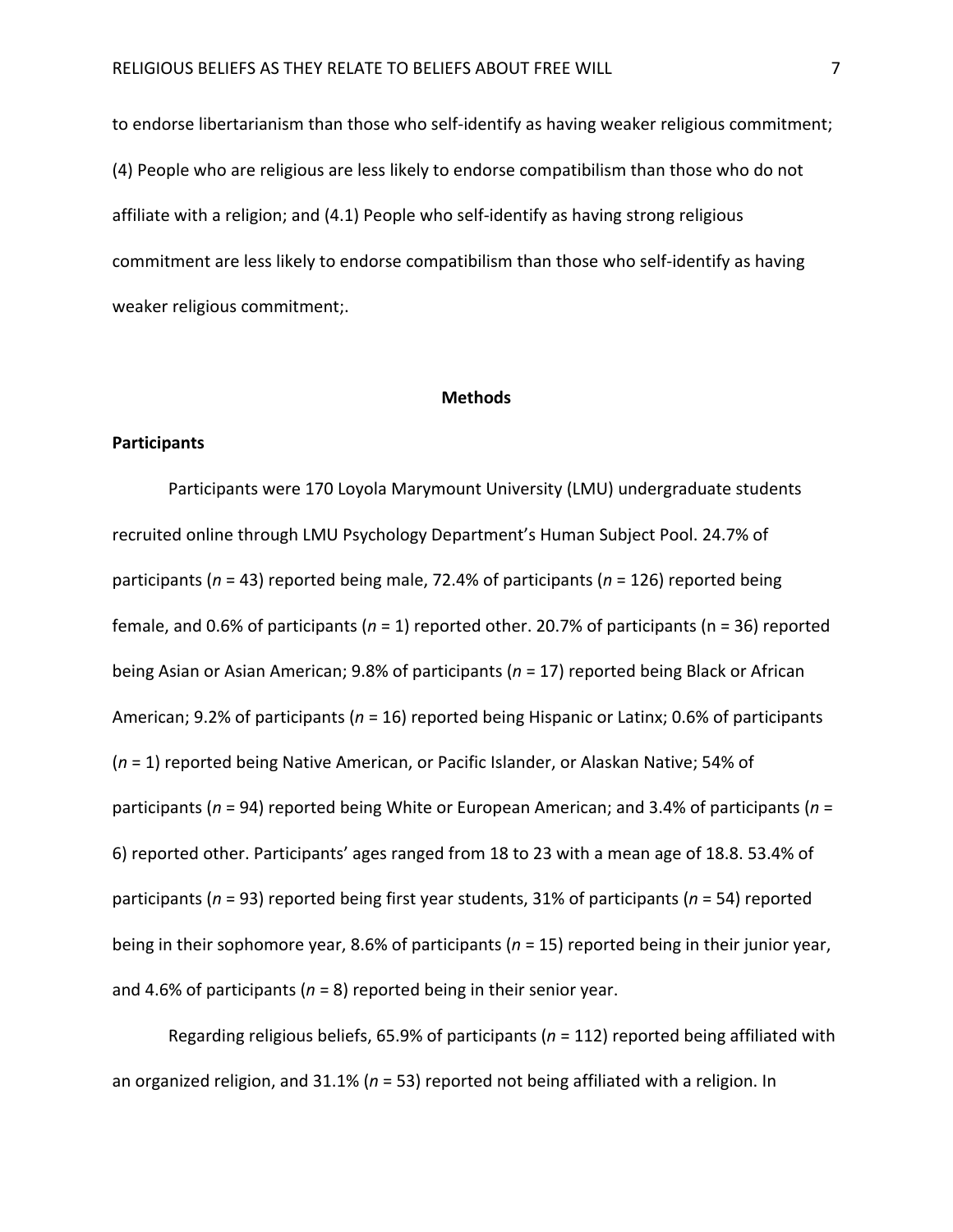addition, 14.7% of participants (*n* = 25) reported having strong religious commitment 48.2% (*n* = 82) reported having a moderate level of religious commitment, and 34.7% (*n* = 59) reported having no religious commitment.

#### **Measures**

#### *Religious Beliefs Measure*

Religious beliefs were measured utilizing two self-report items that were embedded in the background questionnaire. The first item asked participants to self-identify their religious affiliation (Christian, Muslim, Jewish, Hindu, Atheist, Agnostic, or Other). The second item examined level of religious commitment on a 5-point scale (1 = No Commitment, 2 = Some Commitment, 3 = Moderate Commitment, 4 = Strong Commitment, and 5 = Extremely Devout).

The Religiosity variable was computed utilizing data collected in the background questionnaire on religious affiliation (see Appendix B). We created two groups in the variable: Religious or Not Religious. The groups were made based off of the assumption that being affiliated with an organized religion constituted someone as being religious. The Religious group was composed of participants who were Christian, Muslim, Jewish, Hindu, or Other. The Not Religious group was composed of participants who were Atheist, Agnostic, or None.

The Commitment variable was computed utilizing data collected in the background questionnaire on religious commitment (see Appendix B). Because there was only one participant who self-identified as Extremely Devout, and because we decided that Some Commitment and Moderate Commitment are too similar to differentiate the importance of having both, we decided to compute three commitment levels from the original five. We merged the Some Commitment and Moderate Commitment groups into a single Some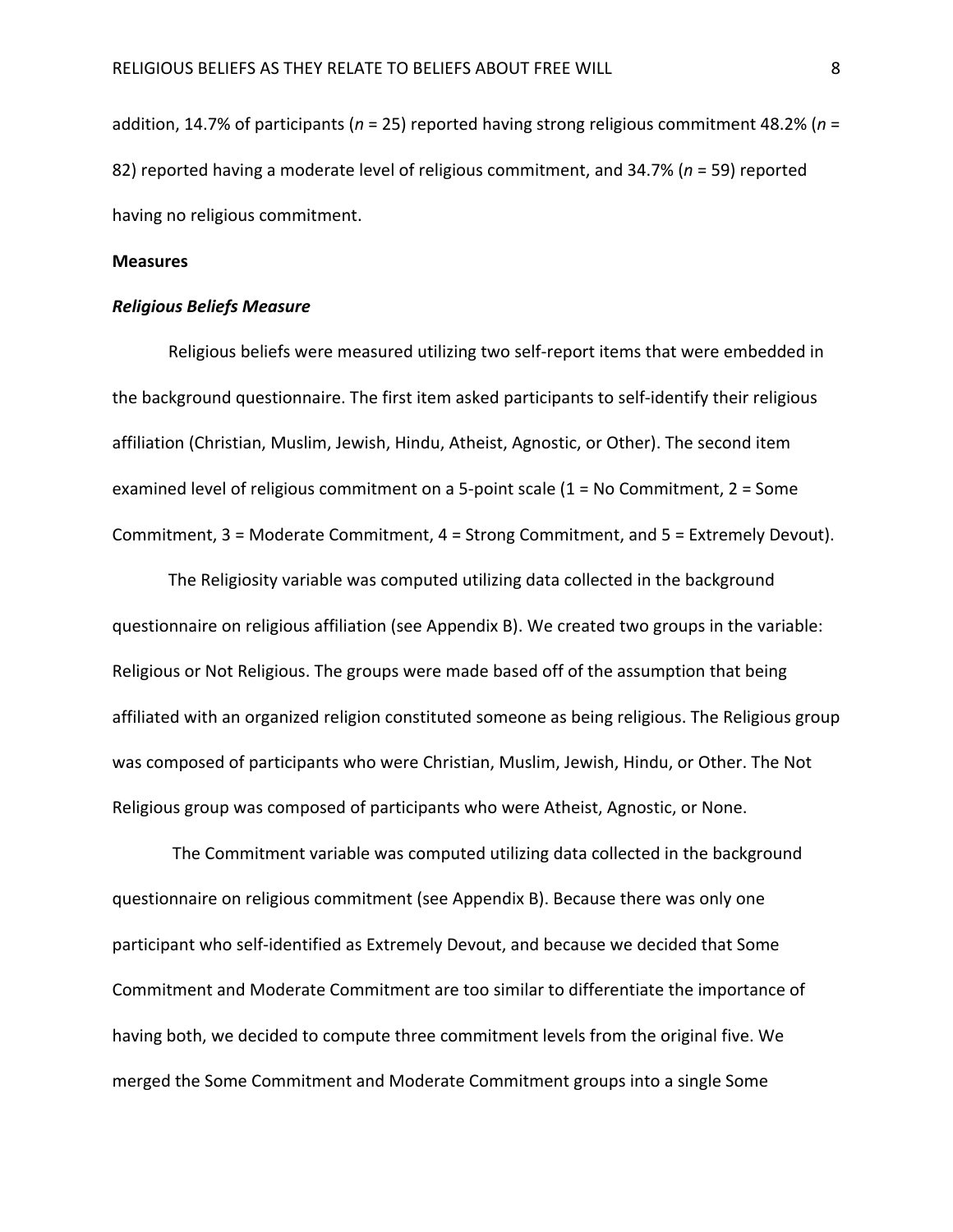Commitment group, and we merged the Strong Commitment and Extremely Devout groups into a single Strong Commitment group, leaving three groups: No Commitment, Some Commitment, and Strong Commitment.

#### *Free Will Beliefs Measure*

Free will beliefs were measured utilizing the Free Will Inventory (FWI), a 29-item inventory with two parts. Part 1 has three 5-item subscales. Utilizing the first two subscales in Part 1 of the FWI, the present study explored the strength of participants' beliefs in free will and determinism (see Table 1). Part 2 has 14 items that examine more complex beliefs about free will and determinism. The present study looked specifically at items 1, 3, 4, and 13 to examine participants beliefs in libertarianism and compatibilism (see Table 2).

The Free Will (FW) and Determinism (Det) variables were computed utilizing data collected from Part 1 of the FWI (see Table 1). The FW variable was composed of the Free Will Subscale (items 1, 4, 7, 10, and 13 in Table 1), with a range between 5 and 35, higher scores indicating stronger endorsement of the concept of free will. The Det variable was composed of the Determinism Subscale (items 2, 5, 8, 11, and 14 in Table 1), with a range between 5 and 35, with higher scores indicating stronger endorsement of determinism. Both of these subscales are defined in "The Free Will Inventory: Measuring Beliefs about Agency and Responsibility" (Nadelhoffer et al., 2014).

The Libertarianism and Compatibilism variables were computed using data collected from Part 2 of the FWI (see Table 2). The Libertarianism variable was composed of items 4 and 6, with a range between 2 and 14, with higher scores suggesting a stronger endorsement of libertarianism. The Compatibilism variable was composed of items 3 and 13, with a range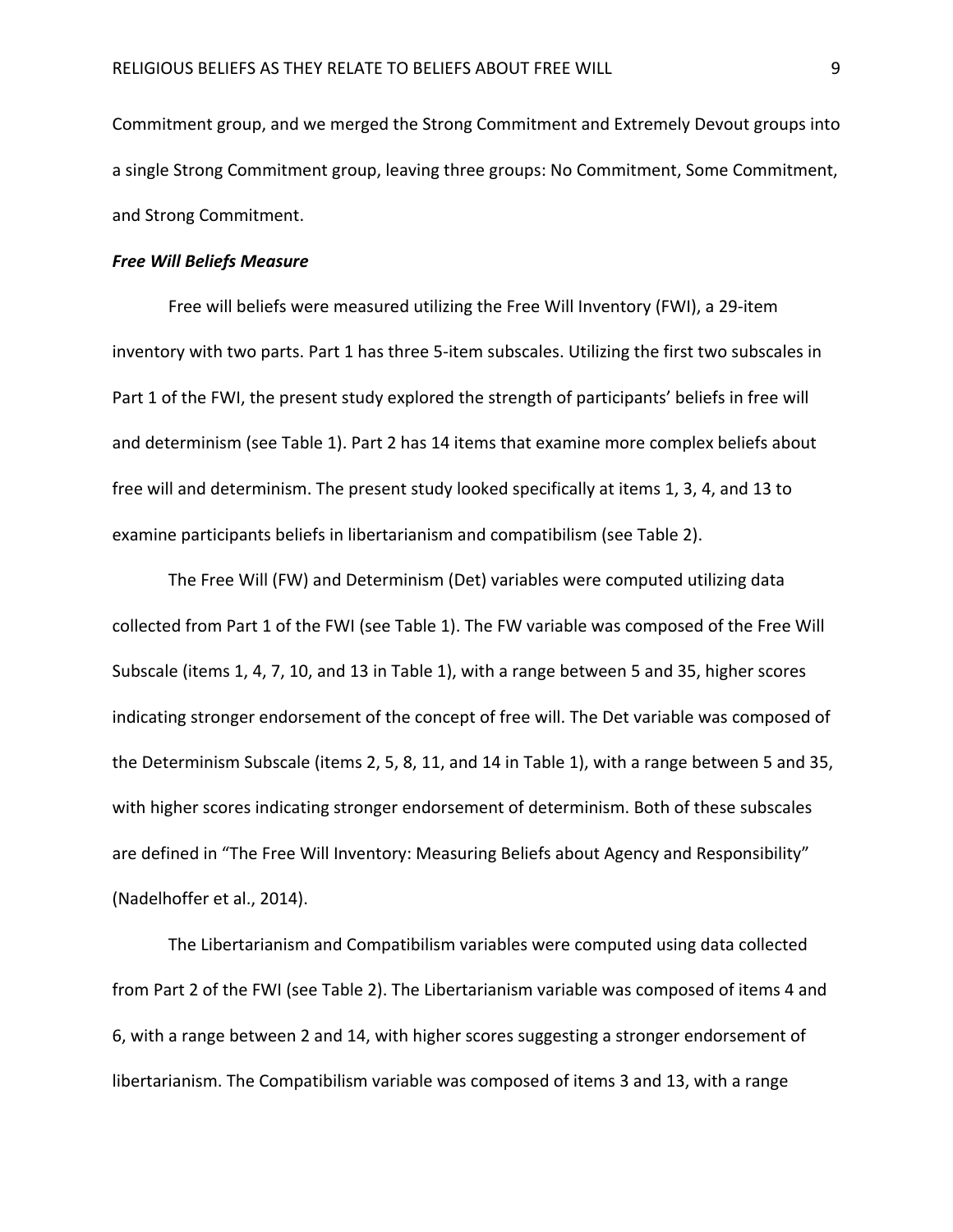between 2 and 14, with higher scores indicating a stronger endorsement of compatibilism (see Table 2).

#### **Procedure**

Participants were recruited through LMU Psychology Department's Human Subject Pool. All students in the Subject Pool were registered for a General Psychology course at LMU, and students volunteered for studies in order to receive credit for participating in psychology studies for their General Psychology course. The study was administered online through Qualtrics, a web-based tool that enables researchers to perform survey research and collect data. Participants first completed an informed consent form (see Appendix A). They then completed a background questionnaire (see Appendix B) followed by the FWI (see Table 1 and Table 2).

#### **Results**

Level of significance (or alpha level) for all statistical tests was set at *p* = .05.

#### **Analyses of Variance**

To examine the possible association between religiosity and beliefs about free will, determinism, libertarianism, and compatibilism, four one-way analyses of variance (ANOVA) were conducted with the quasi-independent variable of religiosity, which has two groups: religious or not religious. Means, standard deviations, probability values, measures of effect size (Partial Eta Squared), and F-ratios for this series of ANOVAs are presented in Table 3.

A similar series of ANOVAs were conducted on our secondary hypotheses, which examined how level of religious commitment may relate to or impact people's beliefs about free will, determinism, libertarianism, and compatibilism. Again, four ANOVAS were performed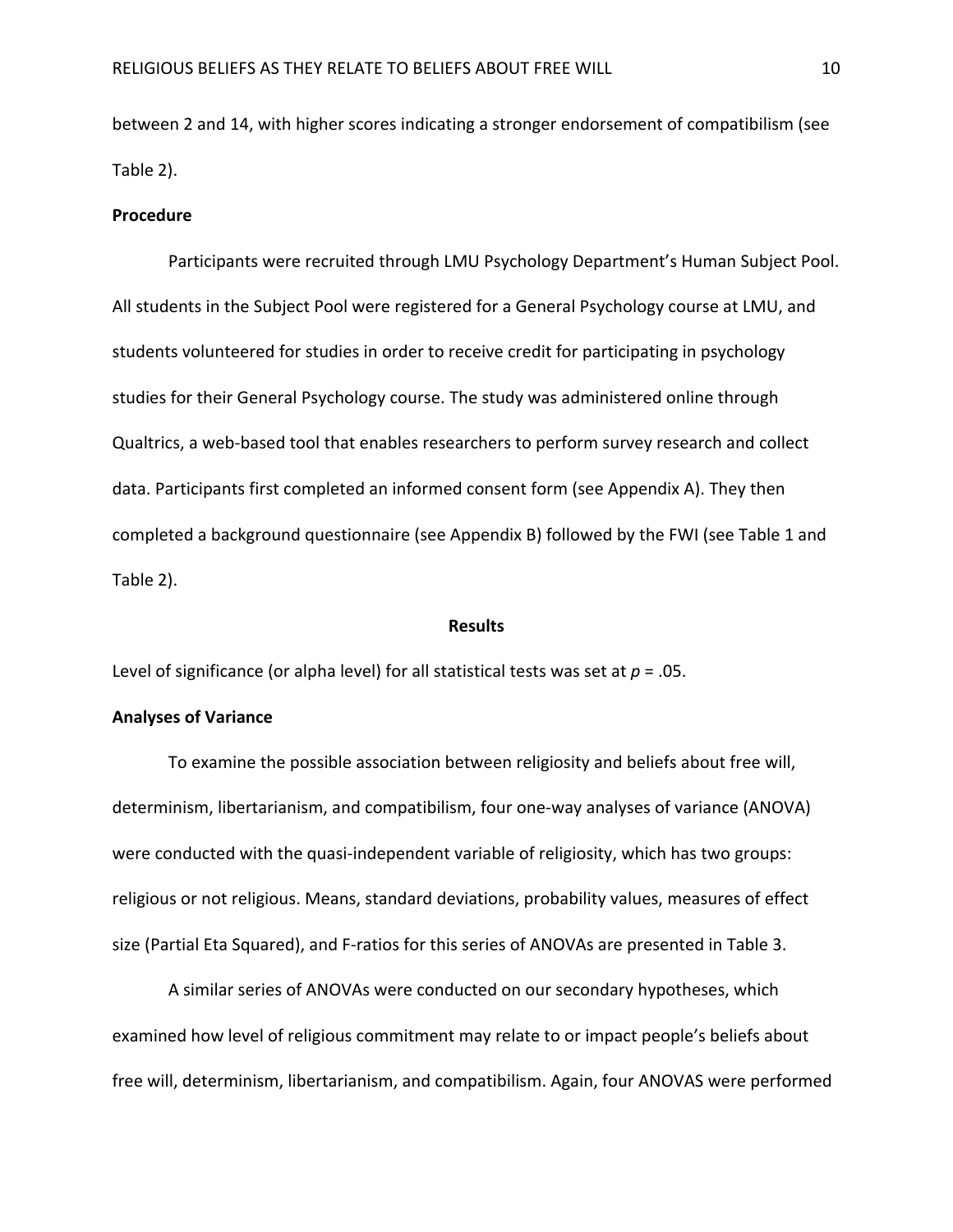on the quasi-independent variable of religious commitment including three groups: strong, moderate, and none. All means, standard deviations, probability values, measures of effect size (Partial Eta Squared), and F-ratios are presented in Table 4.

#### **Correlational Analysis**

Three Pearson Product Moment Correlational analyses were used to explore the relationships between endorsement of free will, endorsement of determinism, and endorsement of compatibilism.

The correlational analysis was statistically significant in a positive direction between the strength of one's endorsement of free will and the strength of one's endorsement of compatibilism (see Table 5), which suggests that those who have stronger endorsements of free will are more likely to endorse compatibilism than those who have weaker endorsements of free will (see Figure 1).

The correlational analysis's results indicated that there is a statistically significant negative correlation between the strength of one's endorsement of determinism and the strength of one's endorsement of compatibilism, (see Table 5; see Figure 2). This suggests that those who have stronger endorsements of determinism are less likely to endorse compatibilism than those who have weaker endorsements of determinism.

The third correlational analysis's results indicated that there is no correlation between free will and determinism (see Table 5), suggesting that one's endorsement of free will has no relation to their endorsement of determinism (see Figure 3).

#### **Discussion**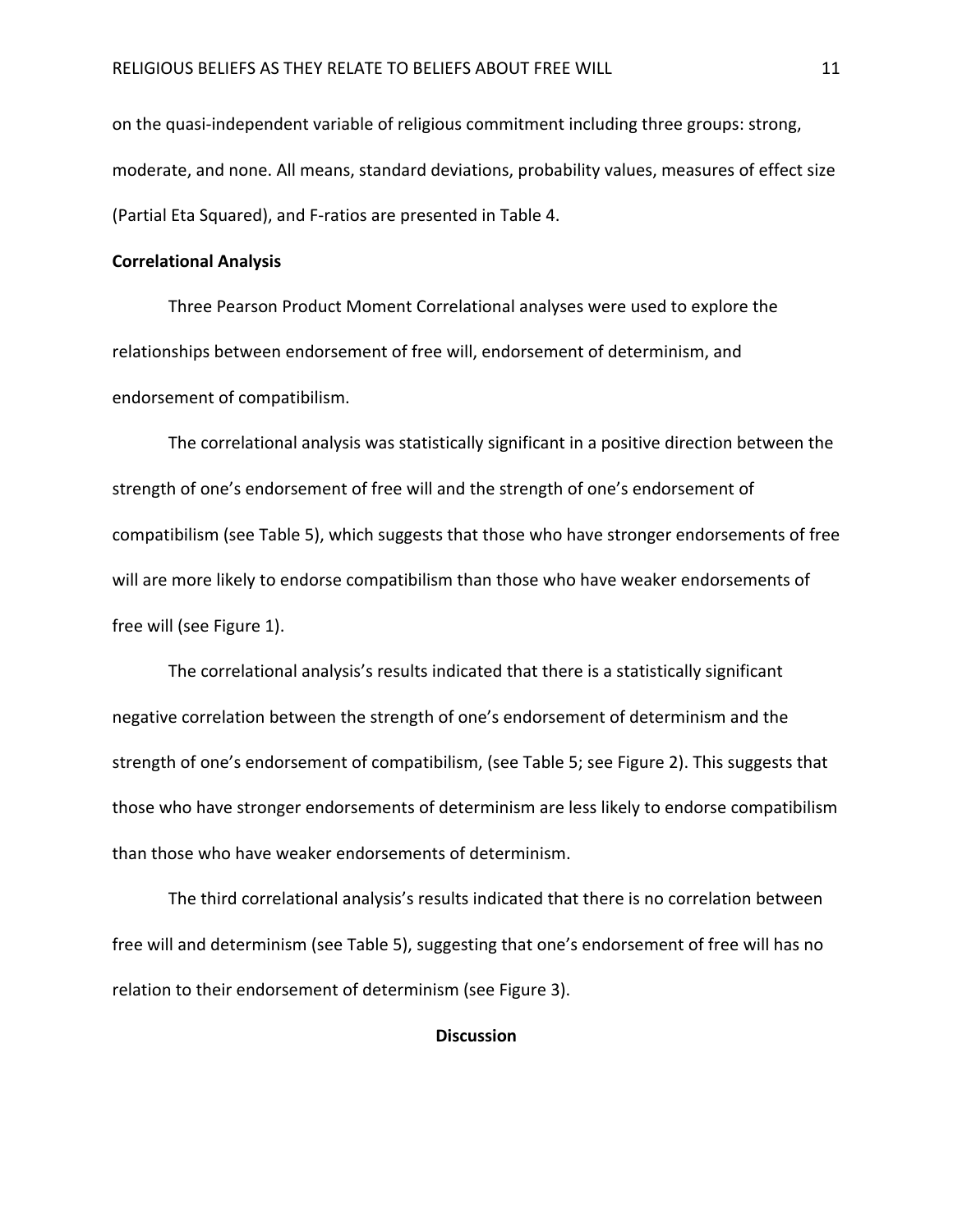Recall that there were originally four primary hypotheses and four secondary hypotheses:

- 1. People who are religious are more likely to have stronger free will beliefs than those who do not affiliate with a religion.
	- 1.1 Secondary Hypothesis: People who self-identify as having strong religious commitment are more likely to have stronger free will beliefs than those who self-identify as having weaker religious commitment.
- 2. People who are religious are more likely to have weaker beliefs in determinism than those who do not affiliate with a religion.
	- 2.1 Secondary Hypothesis: People who self-identify as having strong religious commitment are more likely to have weaker beliefs in determinism than those who self-identify as having weaker religious commitment.
- 3. People who are religious are more likely to endorse libertarianism than those who do not affiliate with religion.
	- 3.1 Secondary Hypothesis: People who self-identify as having strong religious commitment are more likely to endorse libertarianism than those who selfidentify as having weaker religious commitment.
- 4. People who are religious are less likely to endorse compatibilism than those who do not affiliate with religion.
	- 4.1 Secondary Hypothesis: People who self-identify as having strong religious commitment are less likely to endorse compatibilism than those who selfidentify as having weaker religious commitment.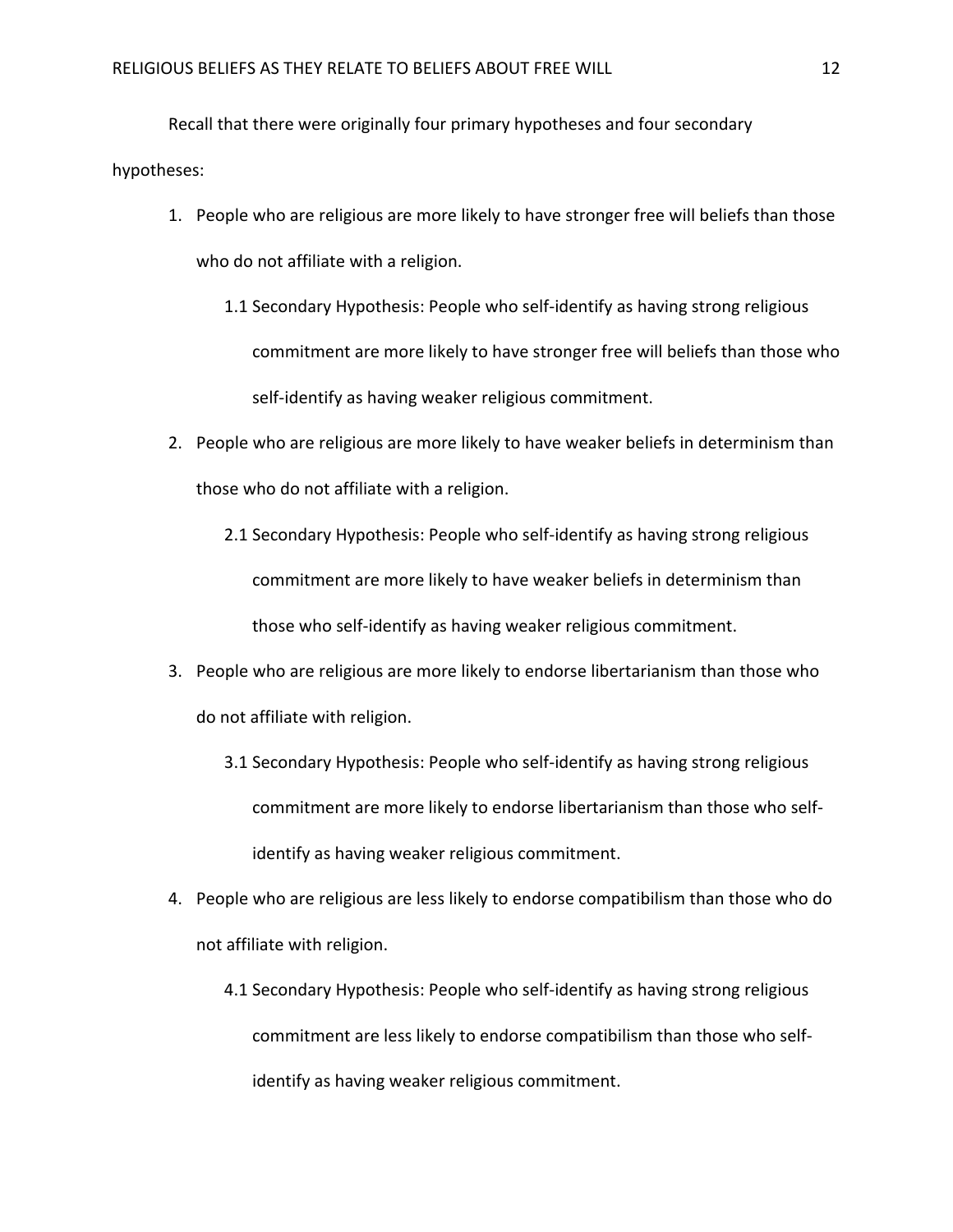Primary hypothesis 1—people who are religious are more likely to have stronger free will beliefs than those who do not have any religious affiliation—and its secondary hypothesis 1.1 are notably related to endorsement of free will. We found a trend supporting this primary hypothesis (*p* = .069). Mean scores on the FWI did suggest that those who are religious have stronger free will beliefs than those who are not religious. However, although close, this difference was not statistically significant. In addition, we found no statistically significant difference in means between level of religious commitment and one's strength of beliefs in free will.

That said, with regards to this secondary hypothesis—people who self-identify as having strong religious commitment are more likely to have stronger free will beliefs than those who self-identify as having weaker religious commitment— looking at the mean scores in Table 3, the pattern shows an incremental increase in free will belief as religious commitment goes up. Both the patterns being shown in primary hypothesis 1 and its secondary hypothesis align with previous research showing a positive association between levels of religiosity and strength of belief in free will—as level of religious commitment increases, strength of belief in free will increases (Carey & Paulhus, 2013). It is possible that we did not find a statistically significant difference because of low statistical power. In Carey & Paulhus's study, their correlation was *r* = .13, which, while statistically significant, is a small correlation. In their study, the sample size was large (*N* = 253). Because this was such a small effect, the large sample size enabled Carey & Paulhus to find a statistically significant result. In addition, in Carey & Paulhus's study, if we square their *r* to find effect size, we get  $r^2$  = .017. In our study, we found the same effect size ( $n^2$ = .017). This, in addition to the fact that our sample size was smaller (*N* = 170) than Carey &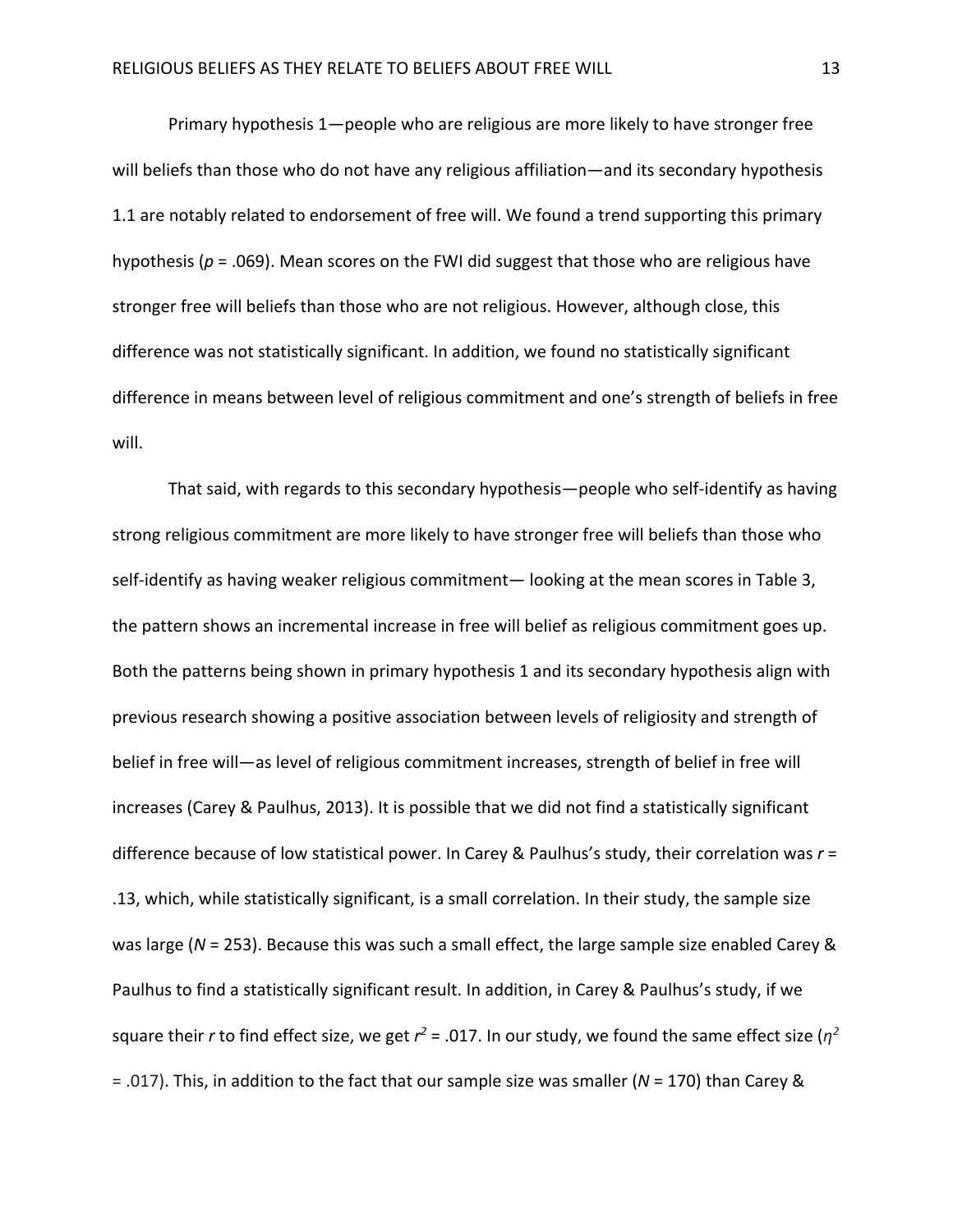Paulhus's study shows that we are likely under-powered, and more participants are likely needed to find a statistically significant result.

Our 2<sup>nd</sup> primary hypothesis (people who are religious are more likely to have weaker beliefs in determinism than those who do not affiliate with a religion) was not supported by our study. Instead, a statistically significant difference in means indicated that those who are religious have higher endorsement of determinism than those who are not religious. This finding does not fully align with previous research. When it comes to research on religiosity as it relates to determinism, reported results are complicated but suggest that there is a negative correlation between religiosity and determinism—increased religiosity associates with lower endorsement of determinism—although different definitions of determinism impact this association (Carey & Paulhus, 2013). For instance, when looking at fatalistic determinism, Carey & Paulhus found a statistically significant small positive correlation (*r* = .24) between religiosity and belief in fatalistic determinism—as religiosity increases, belief in fatalistic determinism increases. However, when it came to scientific determinism, Carey & Paulhus found no statistically significant correlation between religiosity and belief in scientific determinism. This relationship regarding different definitions and understandings of determinism will be further discussed below.

With regards to the secondary hypothesis here, namely that people who self-identify as having strong religious commitment are more likely to have weaker beliefs in determinism than those who self-identify as having weaker religious commitment, we found no statistically significant difference between level of religious commitment and one's strength of beliefs in determinism. In addition, looking at Table 3, we found no pattern suggesting any impact of level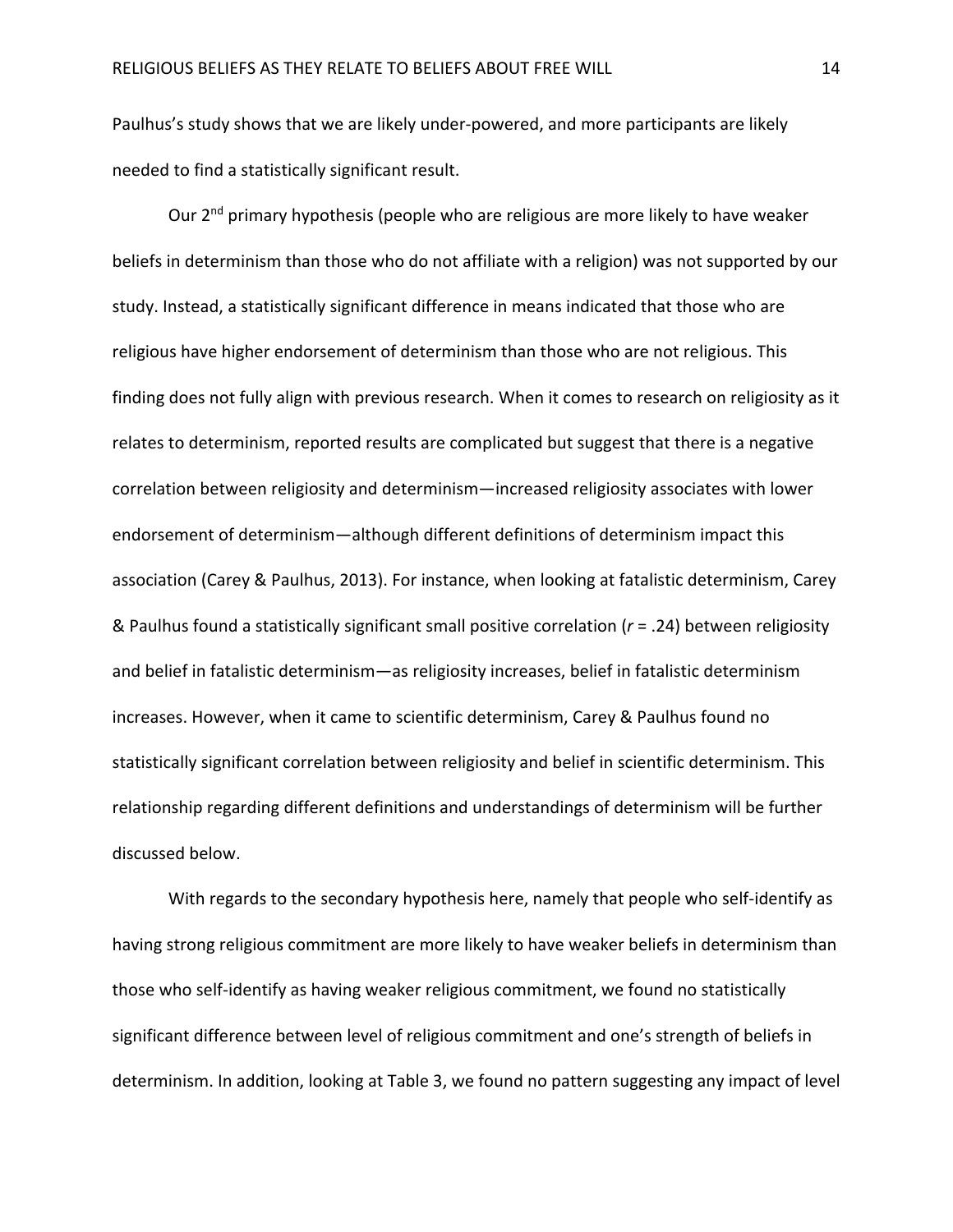of religious commitment on strength of endorsement of determinism. Because in previous research, there appears to often be some kind relationship between religious commitment and belief in determinism, it is possible that this, again, is due to our study being under-powered (Carey & Paulhus, 2011; Caspar, Verdin, Rigoni, Cleeremans, & Klein, 2017). However, because we don't see a pattern, it is difficult to assess whether or not this is true. In addition, because the FWI is actually interested in causal determinism, whereas Carey & Paulhus (2011) and Caspar et al. (2017) examined scientific determinism and fatalism, perhaps we just see that level of religious commitment has little or no association to belief in causal determinism.

We also did not find evidence supporting our 3<sup>rd</sup> primary hypothesis, which stated that people who are religious are more likely to endorse libertarianism than those who do not associate with some religion. Rather, a statistically significant difference showed the opposite: those who are not religious have higher endorsement of libertarianism than those who are religious. We believe that this finding aligns with our finding that religious people have higher endorsement of determinism than those who are not religious. If religious people are more likely to endorse determinism than non-religious people, it makes logical sense that they would then have weaker endorsement of libertarianism, or the belief that people have free will and determinism *does not* exist. With reference to our 3rd secondary hypothesis (people who selfidentify as having strong religious commitment are more likely to endorse libertarianism than those who self-identify as having weaker religious commitment), we found no statistically significant difference between level of religious commitment and endorsement of libertarianism. In addition, we see no patterns, and therefore see no reason to believe that level of religious commitment has an impact on strength of beliefs in libertarianism. Rather, we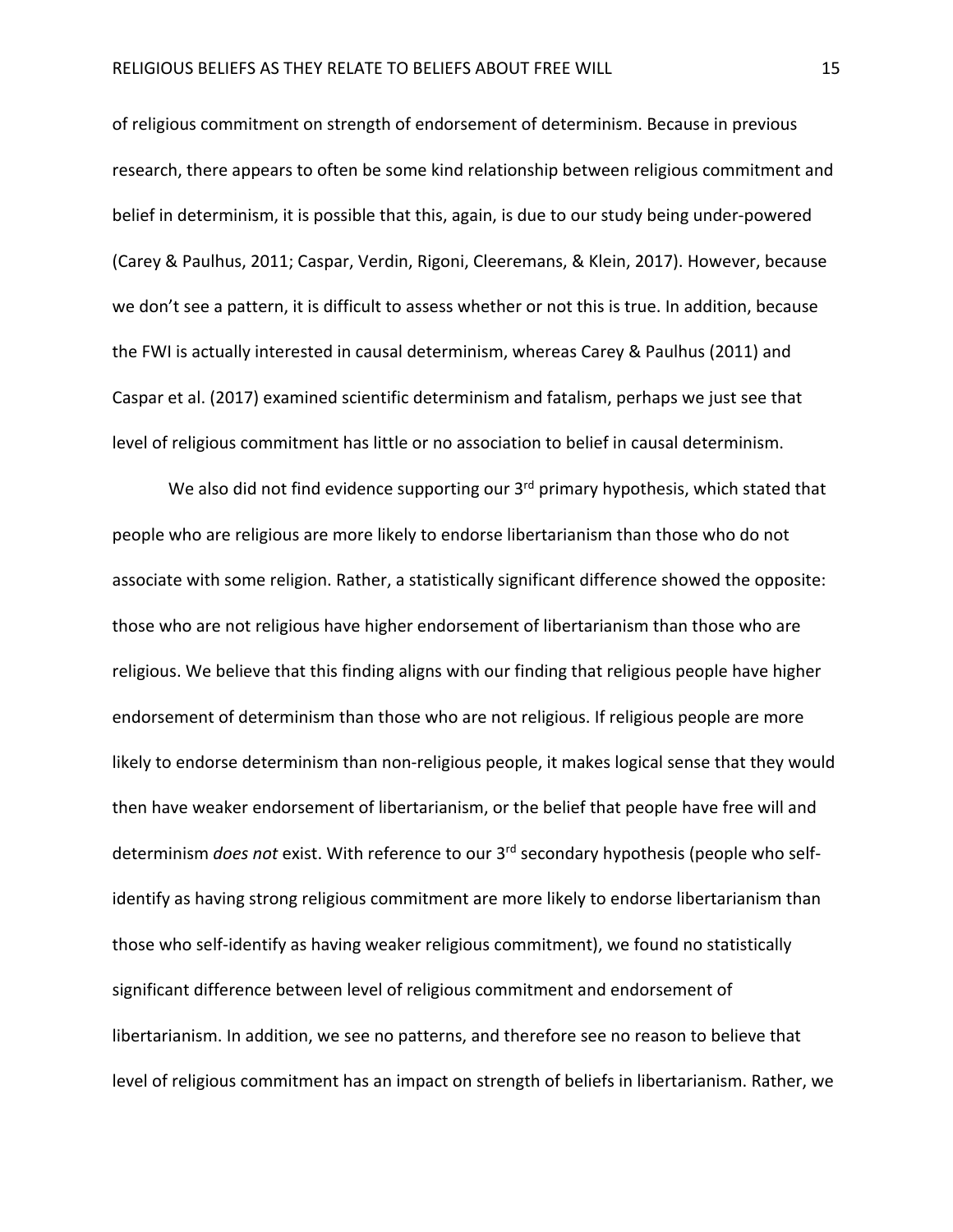think that only religiosity (whether or not one is affiliated with a religion) relates to the strength of one's endorsement of libertarianism.

Our final primary hypothesis was that people who are religious are less likely to endorse compatibilism than those who are not affiliated with a religion. Regarding this hypothesis, evidence did not show any support. We found no statistically significant difference in endorsement of compatibilism between those who are and those who are not religious. However, we see a very small, not statistically significant, pattern suggesting that it is possible that those who are religious have higher endorsement of compatibilism than those who are not religious (see Table 4). In addition, regarding our final secondary hypothesis—people who selfidentify as having strong religious commitment are less likely to endorse compatibilism than those who self-identify as having weaker religious commitment—we found no statistically significant difference in belief of compatibilism between different levels of religious commitment. But, again, looking at Table 3, there is small, non-statistically significant pattern hinting that it is plausible that those with higher religious commitment have higher endorsement of compatibilism than those with lower religious commitment. Both of the patterns found in these primary and secondary hypotheses align with our results relating to our first and second primary hypotheses: if religious people have higher endorsement of free will and higher endorsement of determinism than those who are not religious, it follows that religious people would have higher endorsement of compatibilism, or the belief that free will and determinism can exist together.

Before making interpretations or drawing any conclusions about our results, we want to discuss possible limitations of our study. For instance, the fact that the effect sizes found for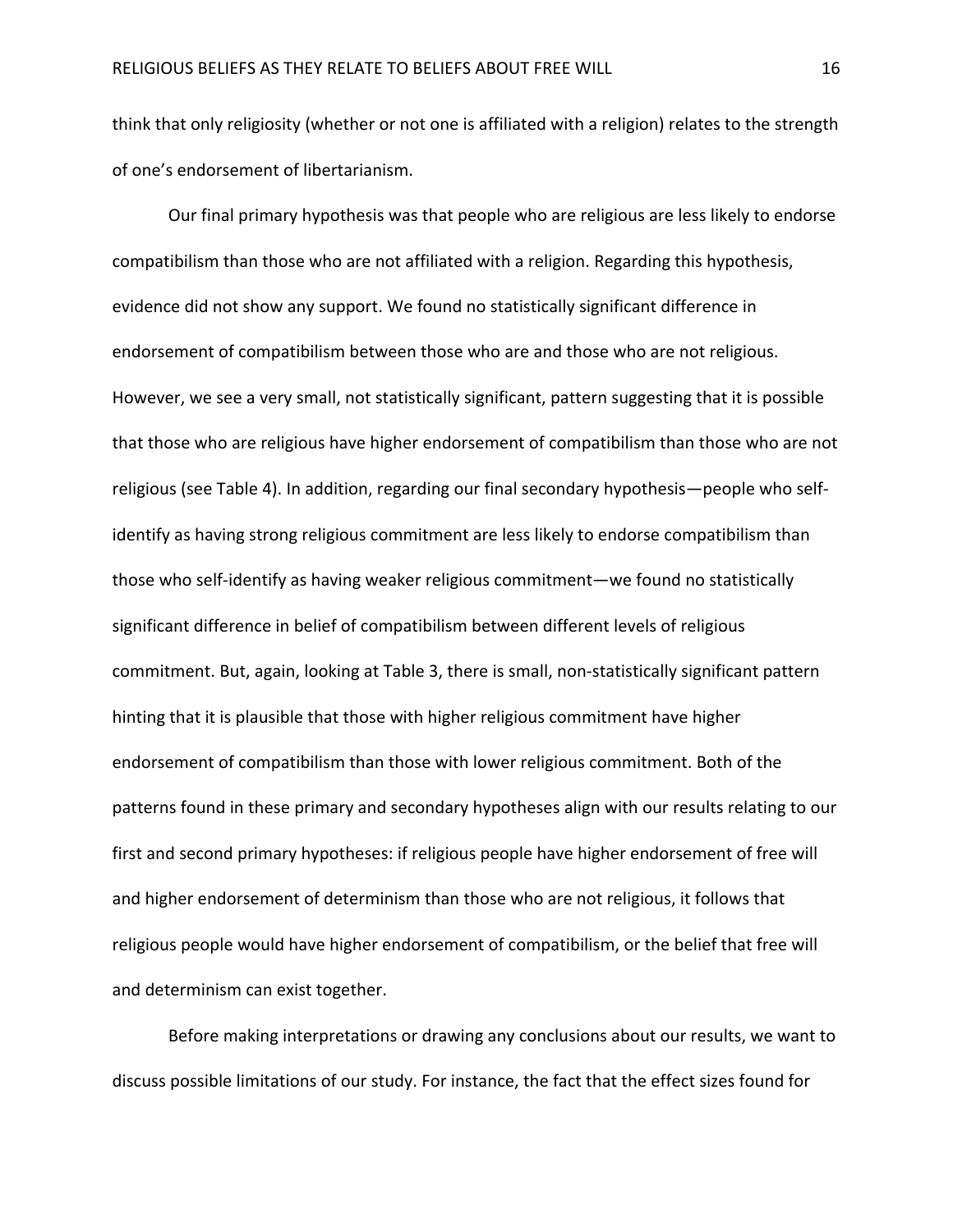each statistical analysis (see Table 3 and Table 4) were very low suggests that these topics might be too nuanced to find statistically significant differences. Therefore, detecting a true effect in these nuanced philosophical topics might be less likely. In addition, because the study was run through the LMU Psychology Department's Human Subject Pool, all of the participants are undergraduate students at a Jesuit, Catholic university all taking a general psychology course. Our study looks at religious beliefs, but since LMU students are all in a Jesuit curriculum, it is likely that some of these beliefs are influenced by this curriculum. In addition, it is possible that there are some nuances in how such students taking similar courses may think as compared to the general population, so we want to be careful of over-generalizing our results.

However, we do believe that our results suggest something interesting about the association between religious beliefs and nuanced beliefs about free will. Our results suggest that religious people are more likely to endorse free will *and* determinism as compared to those who are not religious. In accordance with this, religious people are less likely to endorse libertarianism—the idea that humans have free will and are *not* determined by external factors (McKenna & Pereboom, 2016). And, we found a possible pattern indicating that religious people are more likely to endorse compatibilism than those who are not religious. These findings are interesting when compared to both general folk intuitions about free will and folk understanding of free will as it relates to religious teachings.

#### **Folk Understanding of Free Will, and Determinism, and Religion**

Philosophers often consider non-philosophers' intuitions about free will and determinism, and it is understood that non-philosophers often have a premonition that free will is not compatible with determinism. In other words, some philosophers believe that those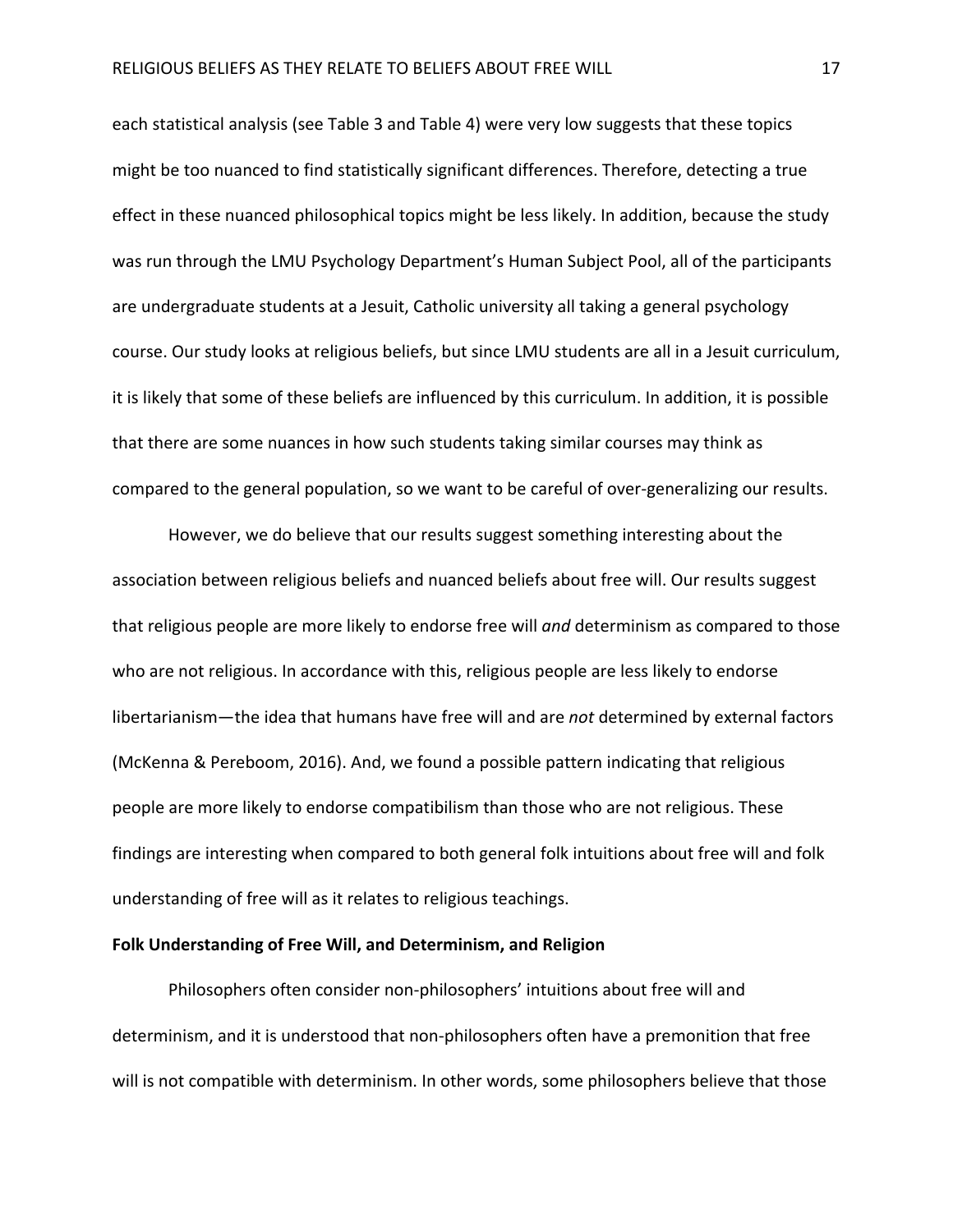who are not philosophers often begin as incompatibilists and believe that there is some innate conflict between free will and determinism (Kane, 1999). If this is true, our results that religious people are more likely to endorse both free will and determinism may appear confusing. However, more in line with our results, there are findings that contradict this idea that people are, at first, incompatibilists. For instance, previous research has found statistically significant results showing that, even with an understanding that there is a deterministic universe, participants still responded that some person has free will (Nahmias, 2011). These results motivate us to understand our results not as confusing but rather possibly common among a general population.

In addition to such intuitions non-philosophers have about free will and determinism, people might assume that the fact that religious people are more likely to endorse both free will and determinism than non-religious people is *illogical*.

In common theism God is understood to be omnipotent, omnibenevolent, and omniscient (Speak, 2014). Put simply, God is then all-powerful, good, and *all-knowing*. I will focus here on this idea of omniscience. An omniscient being is understood to be a being that is all-knowing and one that holds no false beliefs, and therefore, if God is omniscient (as theists understand God to be), nothing God believes can be false. (Pike, 1965). In addition, God being omniscient means that God knows *everything*–past, present, and future. Therefore, we can look at the following example. Let's say a woman has a choice to either go to the grocery store or not go to the grocery store. If this woman has free will, it is within her complete power to choose to go to the grocery store or stay home. However, God, being an omniscient being, must have held, at any time in the past, a belief about whether the woman would choose to go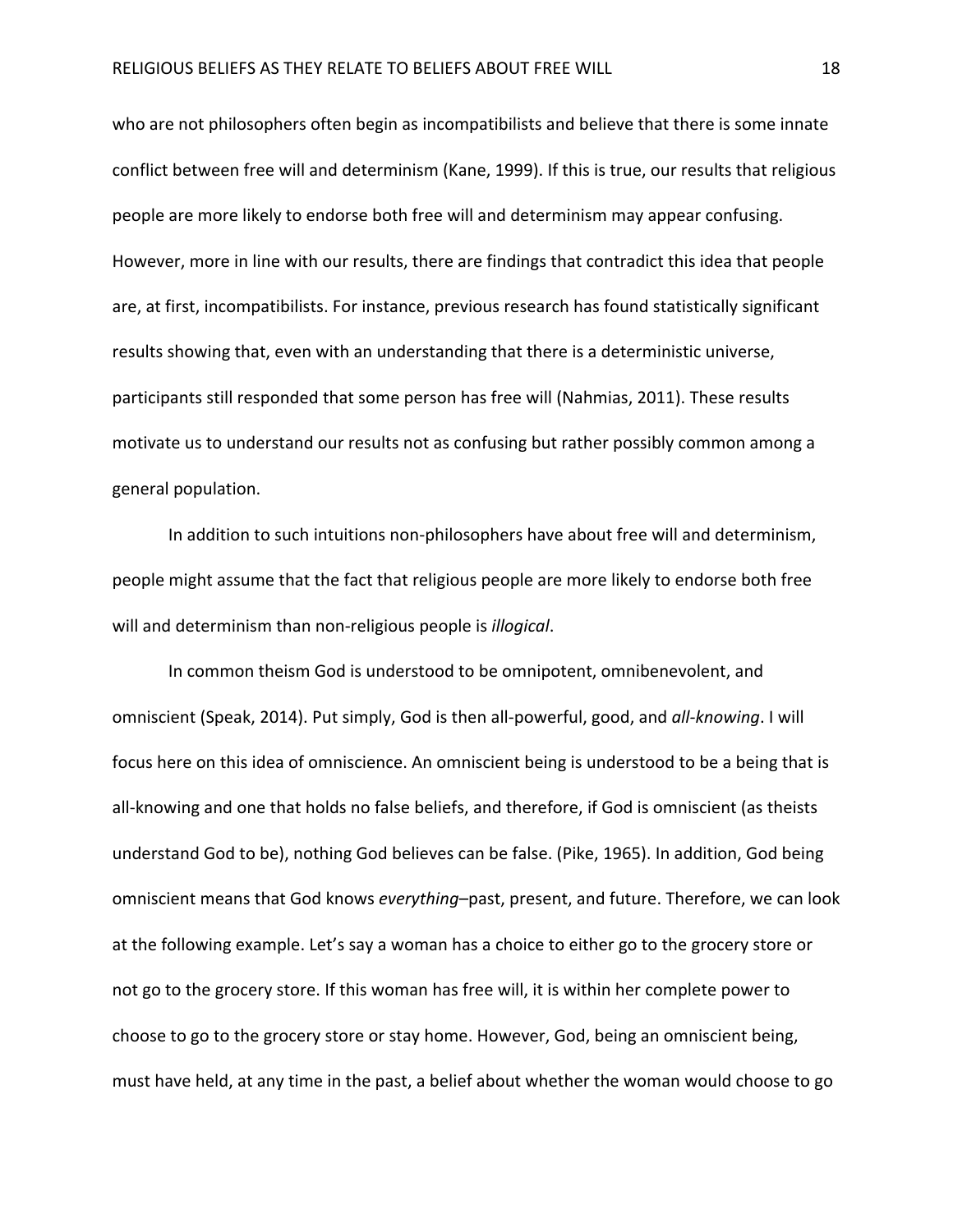to the grocery store. Since God can have no false beliefs, the woman's choice had to have been the choice God believed she would make. This example shows a possible incompatibility between God's omniscience and the existence of freedom of will within theistic teachings (Basinger, 1984). This helps to show why the idea that religious people would be more likely to endorse *both* free will and determinism might, at first glance, seem illogical.

#### **Religious Teachings and Free Will**

Before we take a deeper look into how we may be able to use this idea of God's omniscience to actually motivate our findings, we must take a look more deeply at religious teachings regarding free will. There is a lack of consistent teachings on free will and determinism among common Abrahamic religions, namely Christianity, Islam, and Judaism. This inconsistency could, on its own, possibly explain our study's findings.

Now, first let's take a look at the fact that those who are religious appear to be more likely to have higher endorsement free will than those who are not religious. Depending on what religion we are looking at, we will find different teachings regarding free will. However, in Judaism, Protestantism, and Catholicism we find that people are taught to believe that there is free will. Jewish teachings often state that free will is "bestowed" upon all humans (Nadler, 2019). In the Jewish faith, people believe that freedom of will is the only way that moral responsibility can be preserved, and Jewish people do believe that moral responsibility has been preserved (Nadler, 2019). In terms of Christianity, we see conflicting teachings on freedom of the will. However, many common Protestant denominations endorse free will. For instance, the founder of Methodism, John Wesley, rejects any kind of predestination or determinism (Cary, 2007). Catholicism also argues for a strong doctrine of free will (Cary, 2007;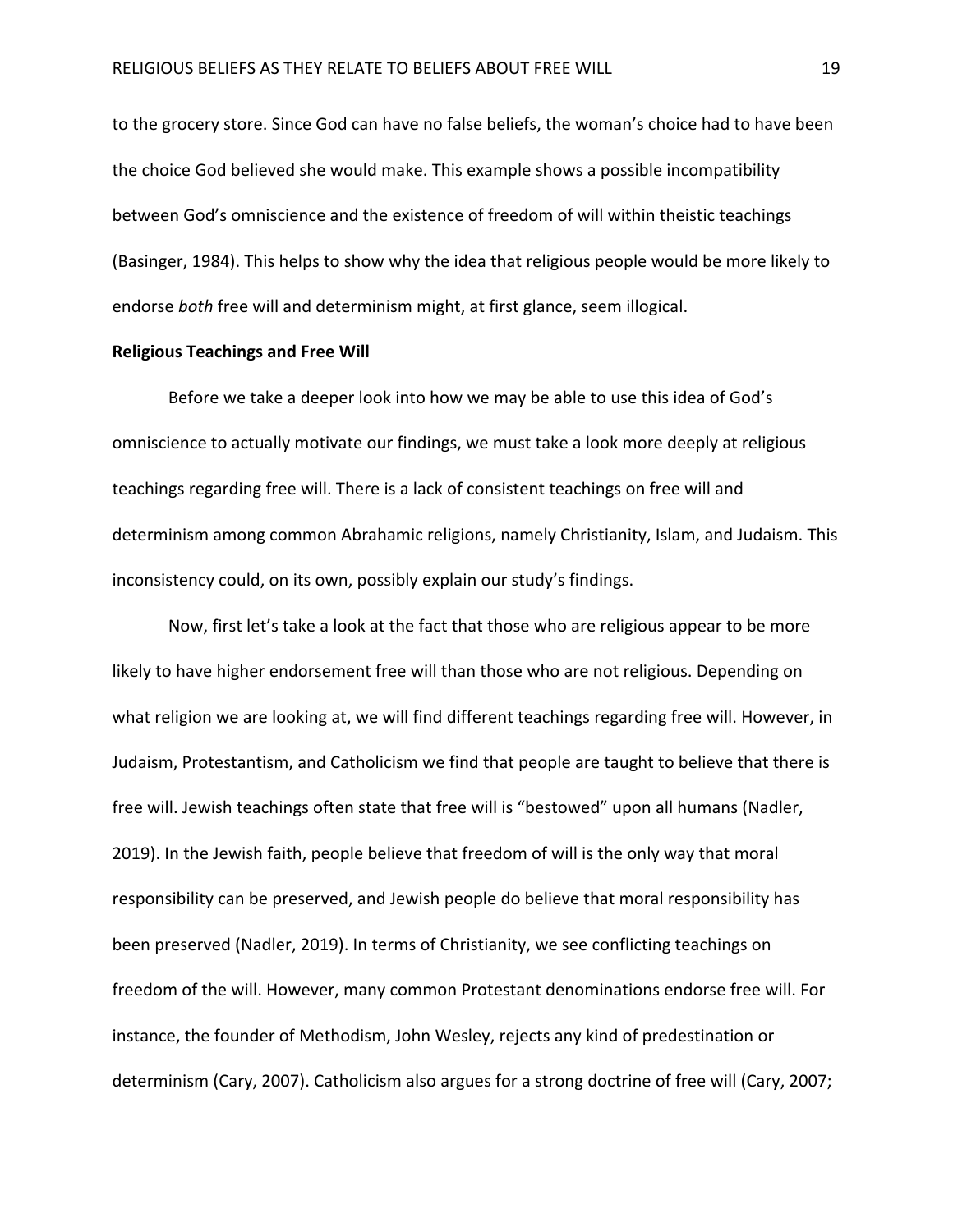Glaeser & Glendon, 1998). These religious teachings may explain why we see in our study that religious people are possibly more likely to have stronger endorsement of free will than nonreligious people.

#### **Religious Teachings and Determinism**

Contrary to religious teachings that argue for the existence of free will, other religious teachings argue for the existence of predestination, fatalism, or divine determinism. Lutheranism, Calvinism, and Islam all have religious teachings that endorse a deterministic type of universe. In Luther's teachings, he believes that humans are incapable of making good choices by their own will; he accepts that, therefore, it is not up to humans to be able to make choices (Cary, 2007; Luther & Cole, 1823). Calvinist teachings are very similar to Lutheran teachings—they accept predestination by God rather than free will (Cary, 2007). In Islam (and Eastern religions in general), teachings often emphasize divine dominion and predestination, hinting more at the existence of determinism than the existence of free will (Watt, 1982). These religious teachings may explain the fact that in our study we found that religious people are more likely to have higher endorsement of determinism than those who are not religious.

But what type of determinism is it that religious people are likely to endorse? There are many different definitions of determinism. In this discussion, we will discuss the general definition of causal determinism and divine determinism (also referred to as theological determinism and fatalism). Because our study utilized the Free Will Inventory, we look at the following definition of determinism: the idea that given the past and the laws of nature, there is only one possible future (Nadelhoffer et al., 2014). This definition is a general definition of causal determinism. It is the idea that given the way things were in the past, the events in the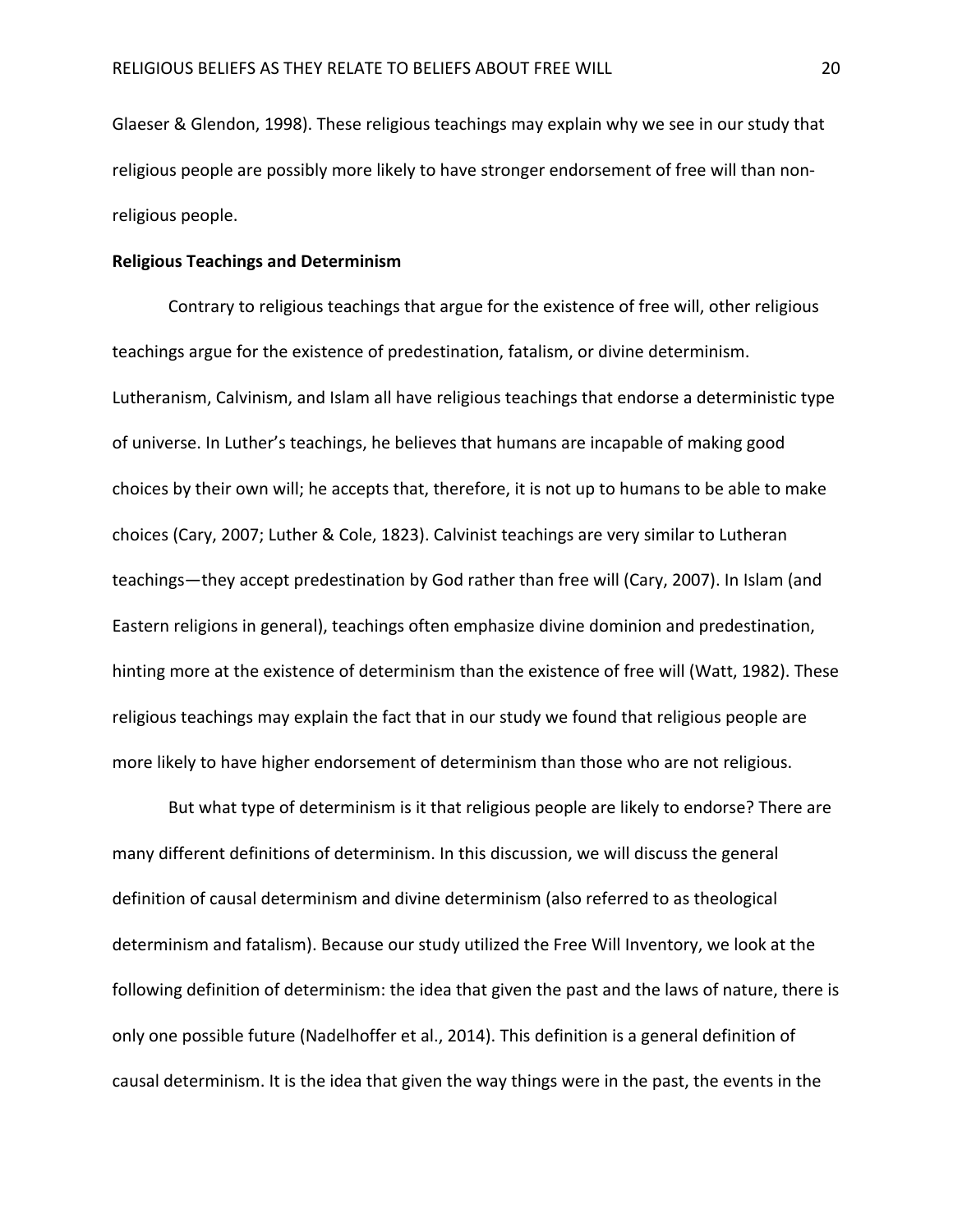future must be fixed by natural law (Hoefer, 2003). However, this definition is notably general and could be interpreted in different ways. Therefore, it is possible that the reason we found that religious people are more likely to endorse determinism that non-religious people is because they interpreted this causal determinism as a type of divine determinism.

Divine determinism includes many things. First, it is the idea that God causally determines everything (McKenna & Pereboom, 2016). It is also the understanding that this determinism arises from God's exertion of power (Hunt, 2002). In addition, divine determinism is the idea that every event is necessitated and caused by God's will (Vicens, 2012). Each of these definitions of divine determinism can easily go along with the general definition of determinism utilized in the Free Will Inventory—given the past, God determines all future events. Especially if some religious teachings point to the existence of determinism, and all religions tend to accept that God is all-knowing, it follows that religious people might interpret causal determinism as divine determinism. Therefore, they might be more likely to have stronger beliefs in determinism than those who are not religious.

#### **Omniscience and Compatibilism**

So far, we have been looking at the fact that we found that people who are religious are more likely to have higher endorsement of both free will and determinism as compared to nonreligious people. It is possible that this is true without suggesting that religious people actually endorse the idea that both exist *together*. But recall that we also saw a very slight trend showing that it is possible that those who are religious are more likely to also have higher endorsement of compatibilism than non-religious people. This would be the idea that religious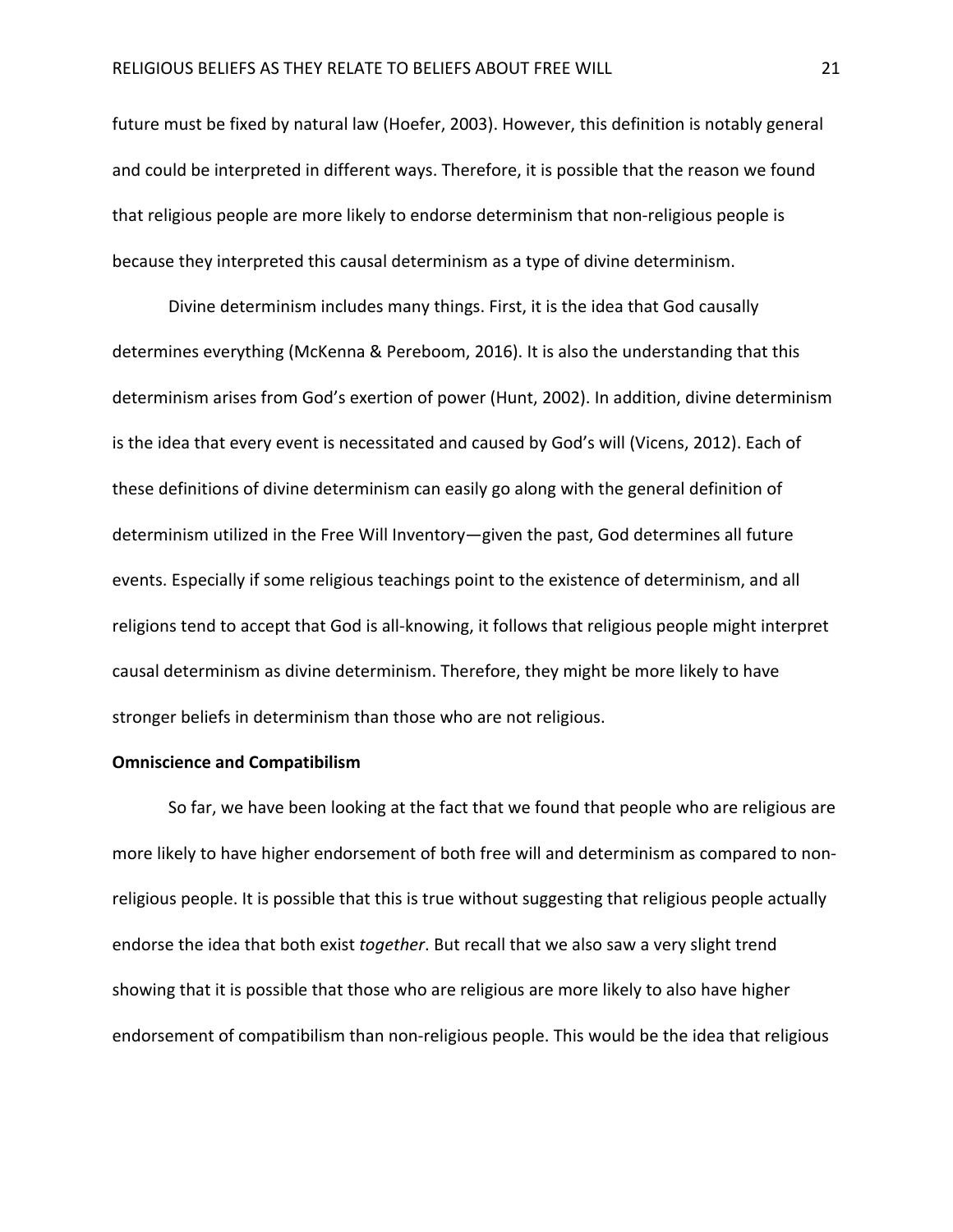people have higher endorsement of the idea that free will and determinism exist *together* in our universe. To motivate this possible result, we must return to the idea of omniscience.

Remember that in common theism, God is omniscient. This belief is true even in those religions that teach that free will exists and determinism does not exist. Therefore, we think that even if religions like Judaism, Methodism, and Catholicism say that there is no determinism, they still endorse the fact that God is all-knowing and has no false beliefs. These seem to be contradictory endorsements. This contradiction, and folk inability to reconcile such a contradiction, might in itself explain our results (Watt, 1982). Perhaps some religious people have been taught that free will exists, and therefore, they have higher endorsement of free will than non-religious people. In addition, because religious people are also taught to believe in an omniscient God, they tend to have some inkling towards accepting that determinism exists in addition to free will.

#### **Discussion of Exploratory Analyses**

In addition to the results discussed above, we want to discuss our exploratory analyses. Recall that we performed three Pearson Product Moment Correlations as a part of an exploratory analysis in our study: (1) the association between strength of endorsement of free will and strength of endorsement in compatibilism, (2) the association between strength of endorsement of determinism and strength of endorsement in compatibilism, and (3) the association between strength of endorsement of free will and strength of endorsement in determinism.

We found that there was a small positive correlation between strength of belief in free will and strength of belief in compatibilism (see Table 5), meaning that as strength of belief in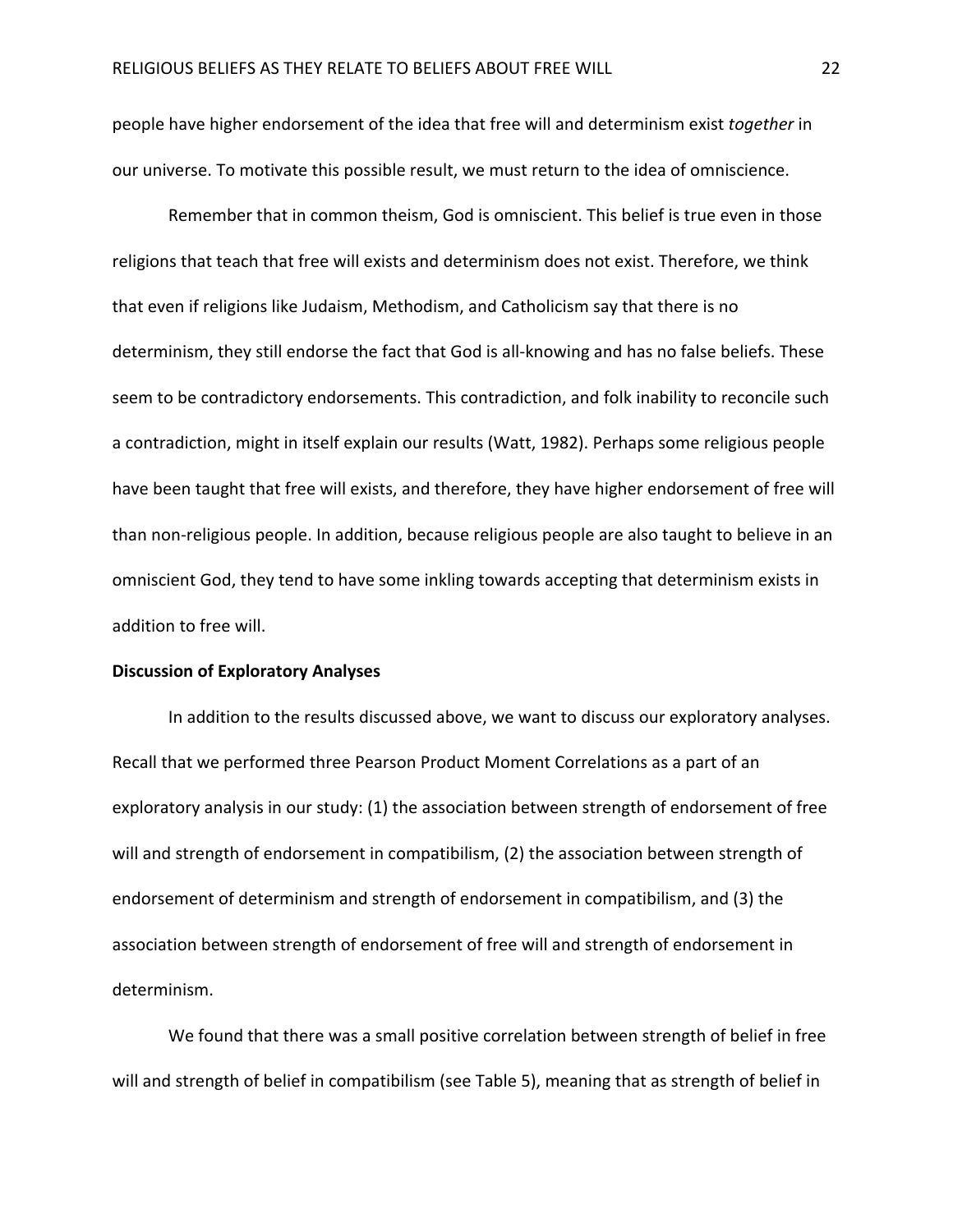free will increases, strength of belief in compatibilism also increases. When we look at the demographics of the present study's participants, we see that the majority of participants reported being affiliated with an organized religion (65.9%), and the majority of participants reported having moderate or strong religious commitment (62.9%). If we look at the trend we found showing that those who are religious have higher endorsement of free will, and if most of the participants in the present study are religious, it makes sense that we would see a positive correlation between free will beliefs and compatibilism beliefs based on our discussion above about religious teachings on free will and determinism. If religious people accept the idea that God is omniscient and if they endorse free will, they may be likely to also endorse determinism, and therefore, endorse compatibilism. Accepting this possibility and noting that the majority of our participants are in some way or another religious, points to the idea that those who then endorsed free will in our study may also be more likely to have stronger endorsement of compatibilism.

In addition, we found that there was a small negative correlation between strength of belief in determinism and strength of belief in compatibilism (see Table 5), meaning that as strength of belief in determinism increases, strength of belief in compatibilism decreases and vice versa. Again, because most of our participants are religious, we can point to religious teachings to possibly explain why this correlation might exist. Because in common theism God is understood to be omniscient, it is easy to see how religious people might endorse determinism. In addition, because there are quite a few religions in which people are taught that free will does not exist, it is possible that this could influence participants not to endorse compatibilism.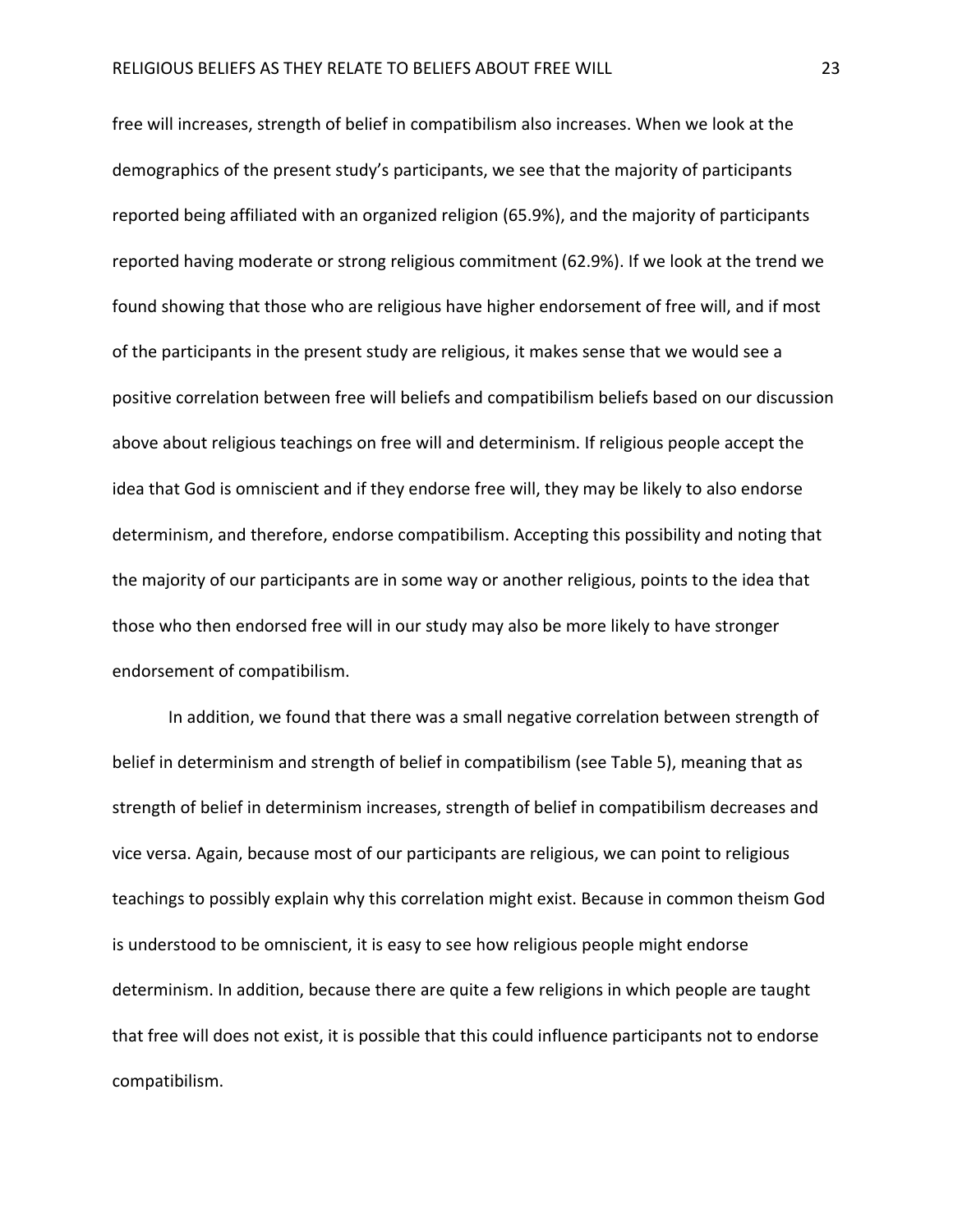Regarding our last exploratory correlational analysis, we found a very slight correlational trend in a negative direction (as strength of belief in free will increases, strength of belief in determinism decreases). However, the correlation was slight and was not statistically significant (see Table 5). Therefore, we are inclined to think there is no true correlational relationship between free will and determinism. In some ways, this does not seem to follow folk understanding of free will and determinism. Intuitively, non-philosophers might expect free will and determinism to be negatively correlated. However, the fact that this does not appear to truly be the case parallels all of our other results. Again, we found that those who have some religious affiliation are possibly more likely to believe in free will, appear to be more likely to believe in determinism, and seem to be less likely to believe in libertarianism that those who are not affiliated with a religion. Considering that most of our participants do affiliate with some organized religion, it would be less likely that we would find such a negative correlation (or any correlation) between free will and determinism. If our participants are less likely to be libertarians, and they believe in free will, they are not incompatibilists. Therefore, there would not be any strong negative correlation between free will and determinism. Because we do not see a strong trend showing that those who are religious are more likely to, overall, have stronger beliefs in compatibilism than those who are not religious, it also makes sense that we do not see a positive correlation between free will and determinism.

#### **Conclusion**

In analyzing our results, we found that religious affiliation and level of religious commitment may have some relation to strength of beliefs in free will, determinism, libertarianism, and compatibilism. It appears that those with some religious affiliation are more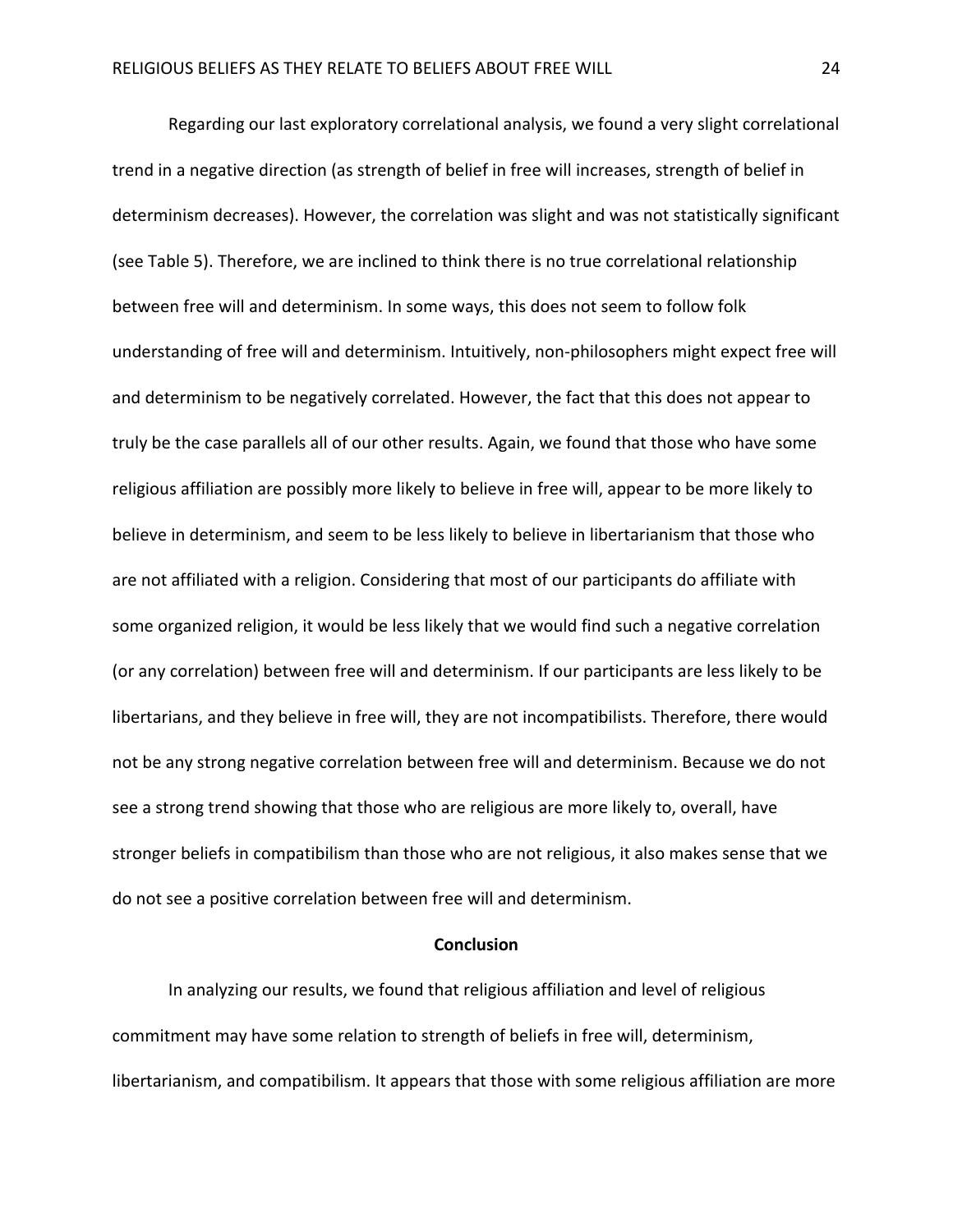likely to have stronger endorsement both free will and determinism than those who have no religious affiliation. It seems to make intuitive sense that those who are religious are more likely to endorse free will than non-religious people. However, although it may be surprising that religious people have stronger endorsement of determinism than those who are not religious, we believe that this could be due to the fact that religious people have a tendency to believe in God's omniscience. Therefore, it is possible that those who are affiliated with some organized religion understand causal determinism to be divine determinism and endorse the idea that God's will causes the future.

#### **Future Research**

Our study gives some insight into how our beliefs about religion can be related to and potentially impact beliefs about other topics. However, we only looked at people's beliefs about free will, and therefore, future research could be done to evaluate what other topics of belief might be related to religious beliefs.

In addition, we might be interested in how other types of beliefs relate to the strength of belief in free will. For example, how might one's political beliefs be associated with their endorsement of free will? How might one's nationality relate to their beliefs about free will?

We also believe that future research in the area of religious beliefs and free will should examine ethical considerations of both religious beliefs and the belief in free will. For instance, we want to understand how one's belief or disbelief in free will may be related to their ethical considerations and vice versa. In addition, it may be interesting to consider how religious traditions' ethical teachings might be related to beliefs about free will.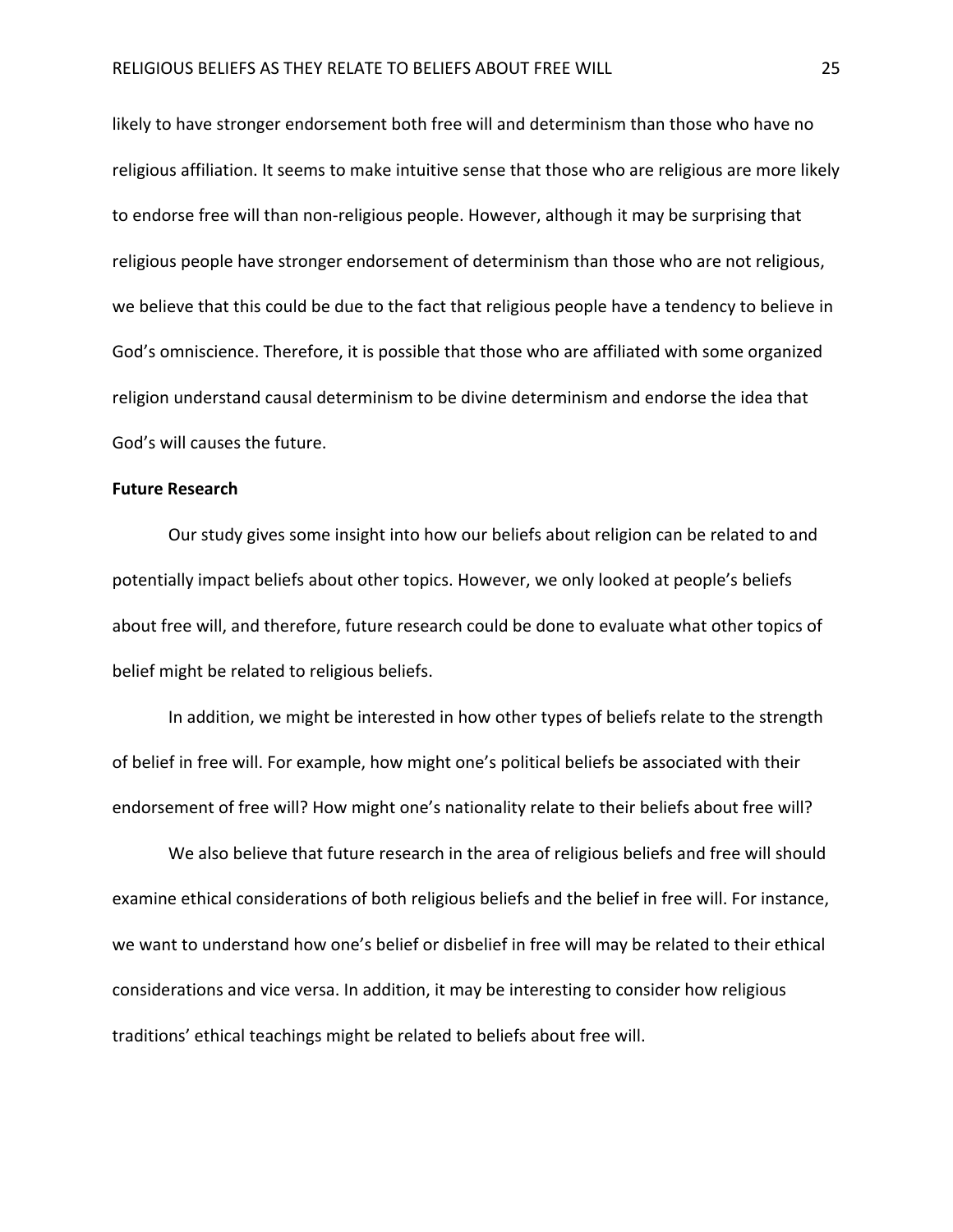Our results thus far appear to shine light on relationships between religious endorsement and beliefs about free will, determinism, libertarianism, and compatibilism, and further examination of research in these areas may allow us to better understand how people's different sets of beliefs might be significantly interconnected.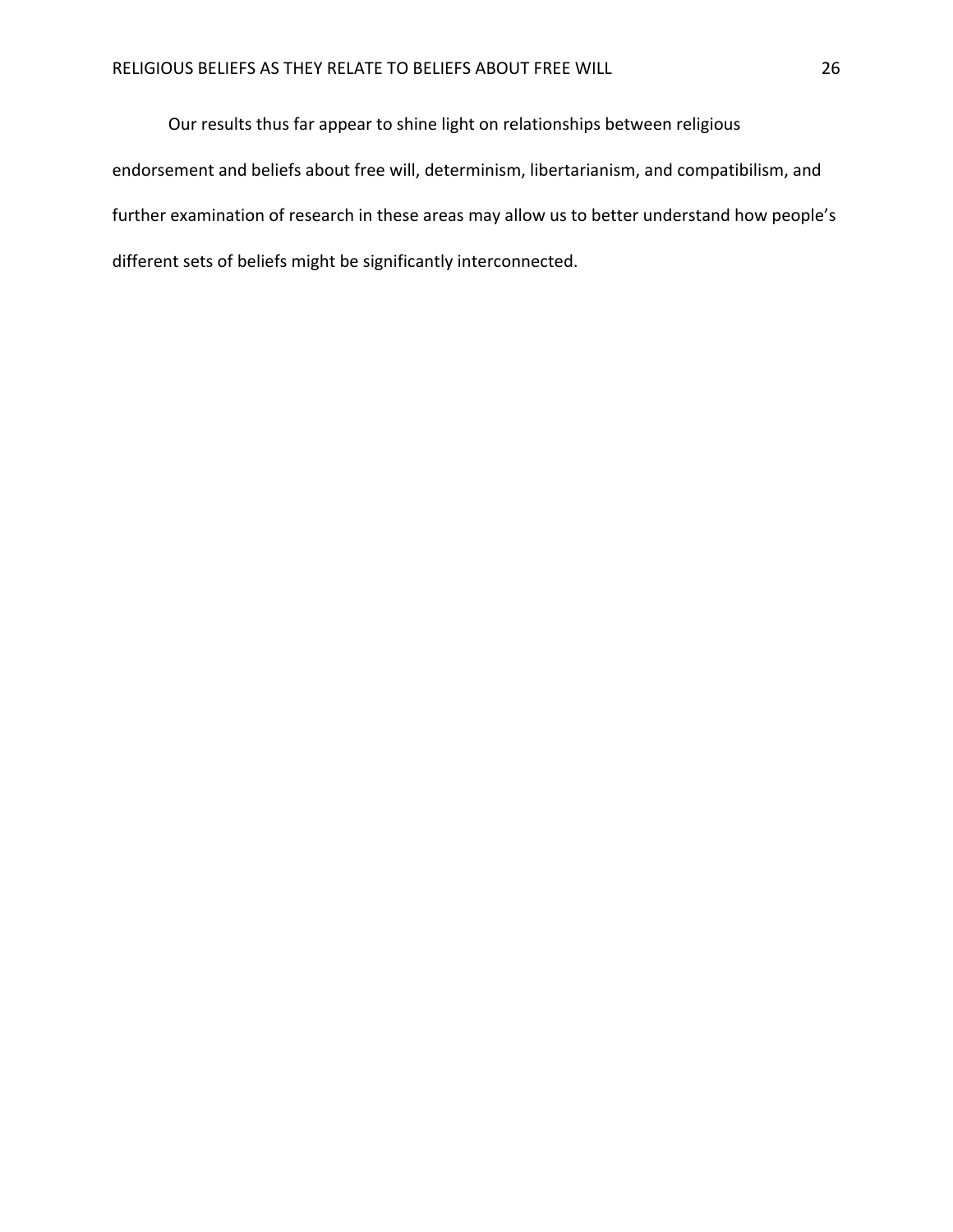#### **References**

- Basinger, D. (1984). Divine omniscience and human freedom. *Faith and Philosophy*, *1*(3), 291– 302. https://doi.org/10.5840/faithphil19841329
- Carey, J. M., & Paulhus, D. L. (2013). Worldview implications of believing in free will and/or Determinism: Politics, morality, And punitiveness. *Journal of Personality, 81*(2), 130-141. doi:10.1111/j.1467-6494.2012.00799.x
- Cary, P. (2007). A brief history of the concept of free will: issues that are and are not germane to legal reasoning. *Behavioral Sciences & the Law*, *25*(2), 165–181.

https://doi.org/10.1002/bsl.748

- Caspar, E. A., Verdin, O., Rigoni, D., Cleeremans, A., & Klein, O. (2017). What do you believe IN? French translation of the fad-plus to ASSESS beliefs in free will and determinism and their relationship with religious practices and personality traits. *Psychologica Belgica, 57*(1), 1. doi:10.5334/pb.321
- Crone, D., & Levy, N. L. (2018). Are free will believers nicer people? (Four studies suggest not). https://doi.org/10.31234/osf.io/zpj5x

GLAESER, L., & GLENDON, S. P. E. N. C. E. R. (1998). INCENTIVES, PREDESTINATION AND FREE WILL. *Economic Inquiry*, *36*(3), 429–443. https://doi.org/10.1111/j.1465- 7295.1998.tb01724.x

- Harms, J., Liket, K., Protzko, J., & Schölmerich, V. (2017). Free to help? An experiment on free will belief and altruism. *Plos One*, *12*(3). https://doi.org/10.1371/journal.pone.0173193
- Hoefer, C. (2003, January 23). *Causal Determinism*. Stanford Encyclopedia of Philosophy. https://stanford.library.sydney.edu.au/archives/win2013/entries/determinism-causal/.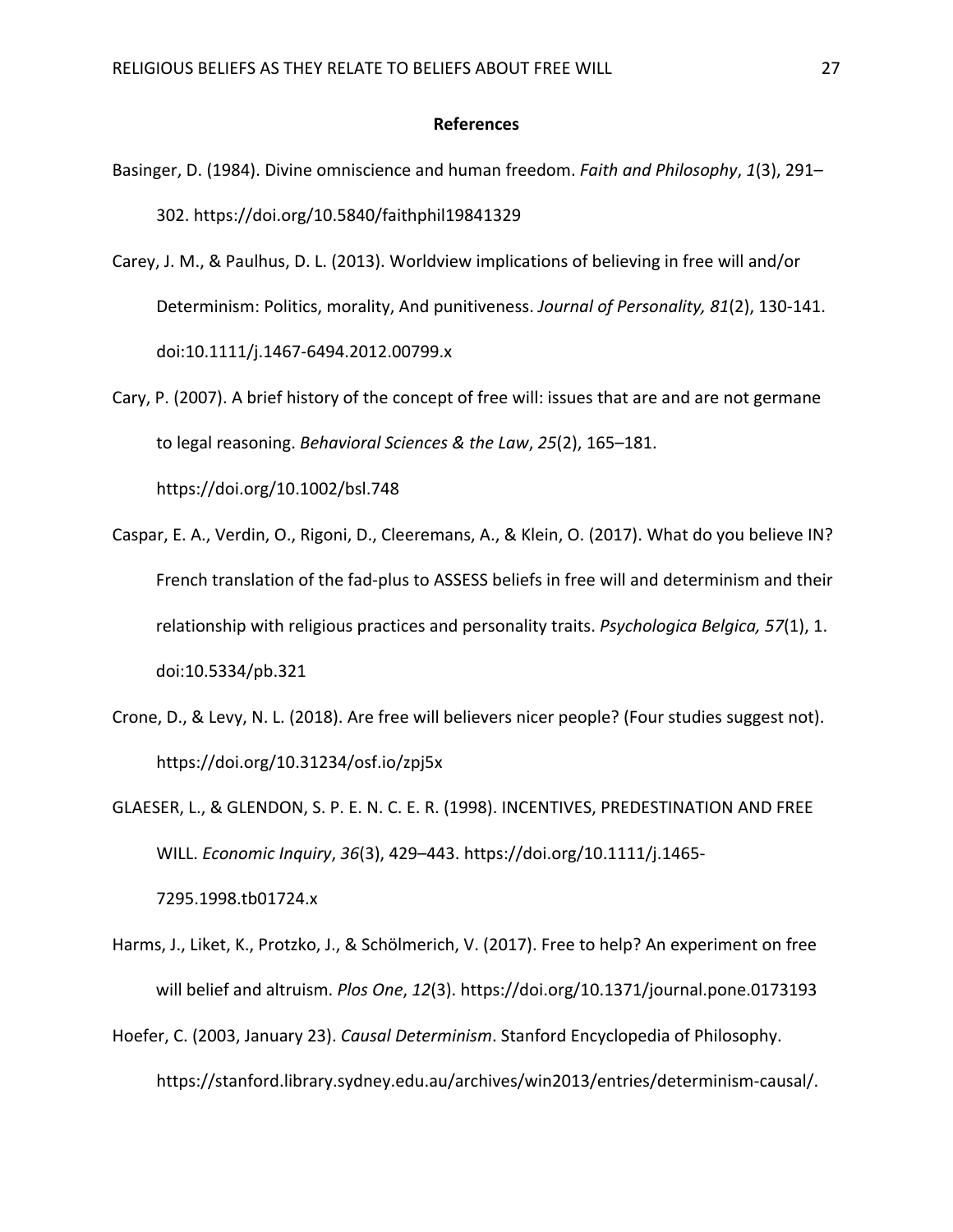- Hunt, D. P. (2002). The Compatibility of Divine Determinism and Human Freedom. *Faith and Philosophy*, *19*(4), 485–502. https://doi.org/10.5840/faithphil200219445
- Kane, R. (1999). Responsibility, luck, And CHANCE: Reflections on free will and indeterminism. *The Journal of Philosophy*, *96*(5), 217. https://doi.org/10.2307/2564666
- Luther, M., & Cole, H. (1823). *Martin Luther on the bondage of the will.: written in answer to the diatribe of Erasmus on free-will*. Printed by T. Bensley for W. Simpkin and R. Marshall.
- Masicampo, E. J., Baumeister, R., & Dewall, N. (2007). Prosocial benefits of feeling free: Manipulating disbelief in free will increases aggression and reduces helpfulness. *PsycEXTRA Dataset*. https://doi.org/10.1037/e514412014-039
- McKenna, M., & Pereboom, D. (2016). *Free will: a contemporary introduction*. Routledge.
- Murray, S., Murray, E. D., & Nadelhoffer, T. (2020). Piercing the Smoke Screen: Dualism, Free Will, and Christianity. https://doi.org/10.31234/osf.io/9f46y
- Nadelhoffer, T., Shepard, J., Nahmias, E., Sripada, C., & Ross, L. T. (2014). The free will inventory: Measuring beliefs about agency and responsibility. *Consciousness and Cognition*, *25*, 27–41. https://doi.org/10.1016/j.concog.2014.01.006
- Nadler, S. (2019). Spinoza and Menasseh ben Israel: Facts and Fictions. *Journal of the History of Ideas*, *80*(4), 533–554. https://doi.org/10.1353/jhi.2019.0030
- Nahmias, E. (2011). Intuitions about Free Will, Determinism, and Bypassing. In R. Kane (Ed.), *The Oxford Handbook of Free Will* (2nd ed., pp. 555-576). Oxford University Press.
- Pike, N. (1965). Divine Omniscience and Voluntary Action. *The Philosophical Review*, *74*(1), 27. https://doi.org/10.2307/2183529
- Speak, D. (2014). *The Problem of Evil*. Polity Press.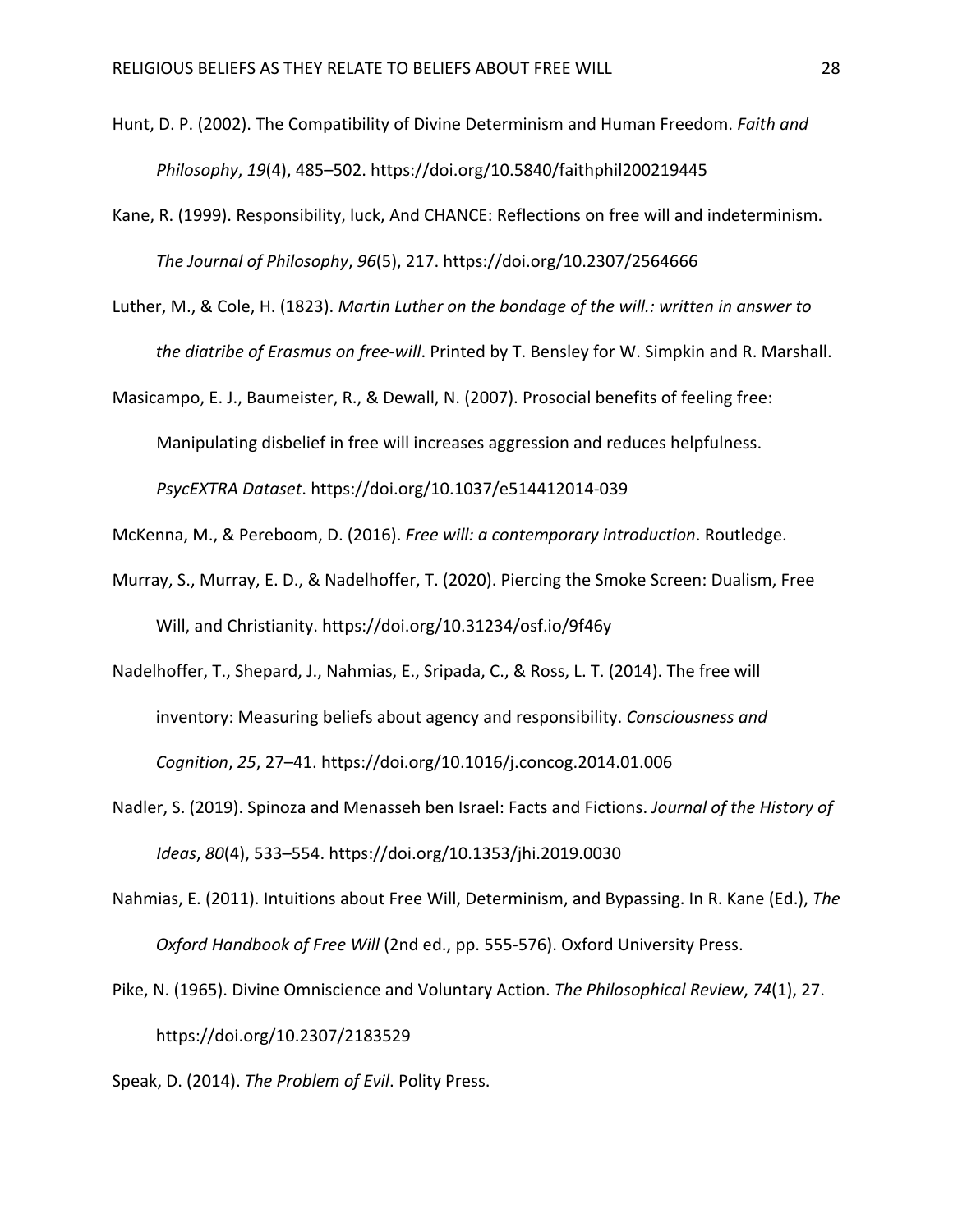Vicens, L. C. (2012). Divine determinism, human freedom, and the consequence argument. *International Journal for Philosophy of Religion*, *71*(2), 145–155. https://doi.org/10.1007/s11153-011-9317-2

Vohs, K. D., & Schooler, J. W. (2008). The Value of Believing in Free Will. *Psychological Science*, *19*(1), 49–54. https://doi.org/10.1111/j.1467-9280.2008.02045.x

Watt, W. M. (1982). *Free will and predestination in early Islam*. Univ. Microfilms.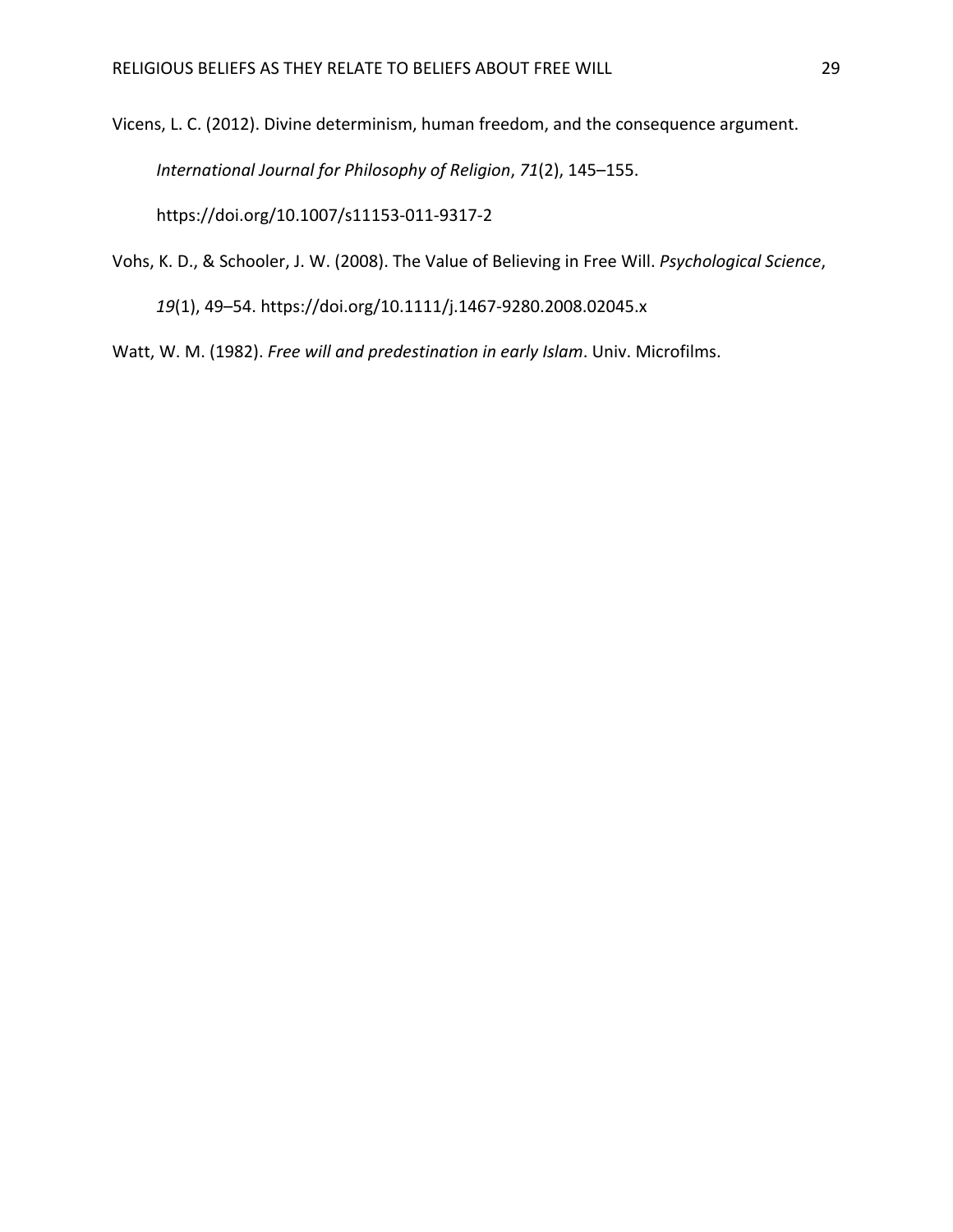Free Will Inventory Part 1 Items

| #  | Statements                                                                                                                                              |
|----|---------------------------------------------------------------------------------------------------------------------------------------------------------|
| 1  | People always have the ability to do otherwise.                                                                                                         |
| 2  | Everything that has ever happened had to happen precisely as it did, given what happened before.                                                        |
| 3  | The fact that we have souls that are distinct from our material bodies is what makes humans unique.                                                     |
| 4  | People always have free will.                                                                                                                           |
| 5  | Every event that has ever occurred, including human decisions and actions, was completely determined<br>by prior events.                                |
| 6  | Human action can only be understood in terms of our souls and minds and not just in terms of our<br>brains.                                             |
| 7  | How people's lives unfold is completely up to them.                                                                                                     |
| 8  | People's choices and actions must happen precisely the way they do because of the laws of nature and<br>the way things were in the distant past.        |
| 9  | Each person has a non-physical essence that makes that person unique.                                                                                   |
| 10 | People ultimately have complete control over their decisions and their actions.                                                                         |
| 11 | A supercomputer that could know everything about the way the universe is now could know everything<br>about the way the universe will be in the future. |
| 12 | The human mind cannot simply be reduced to the brain.                                                                                                   |
| 13 | People have free will even when their choices are completely limited by external circumstances.                                                         |
| 14 | Given the way things were at the Big Bang, there is only one way for everything to happen in the<br>universe after that.                                |
| 15 | The human mind is more than just a complicated biological machine.                                                                                      |

*Note.* Items 1, 4, 7, 10, and 13 make up the Free Will (FW) Subscale; and items 2, 5, 8, 11, and 14 make up the Determinism (DE) Subscale.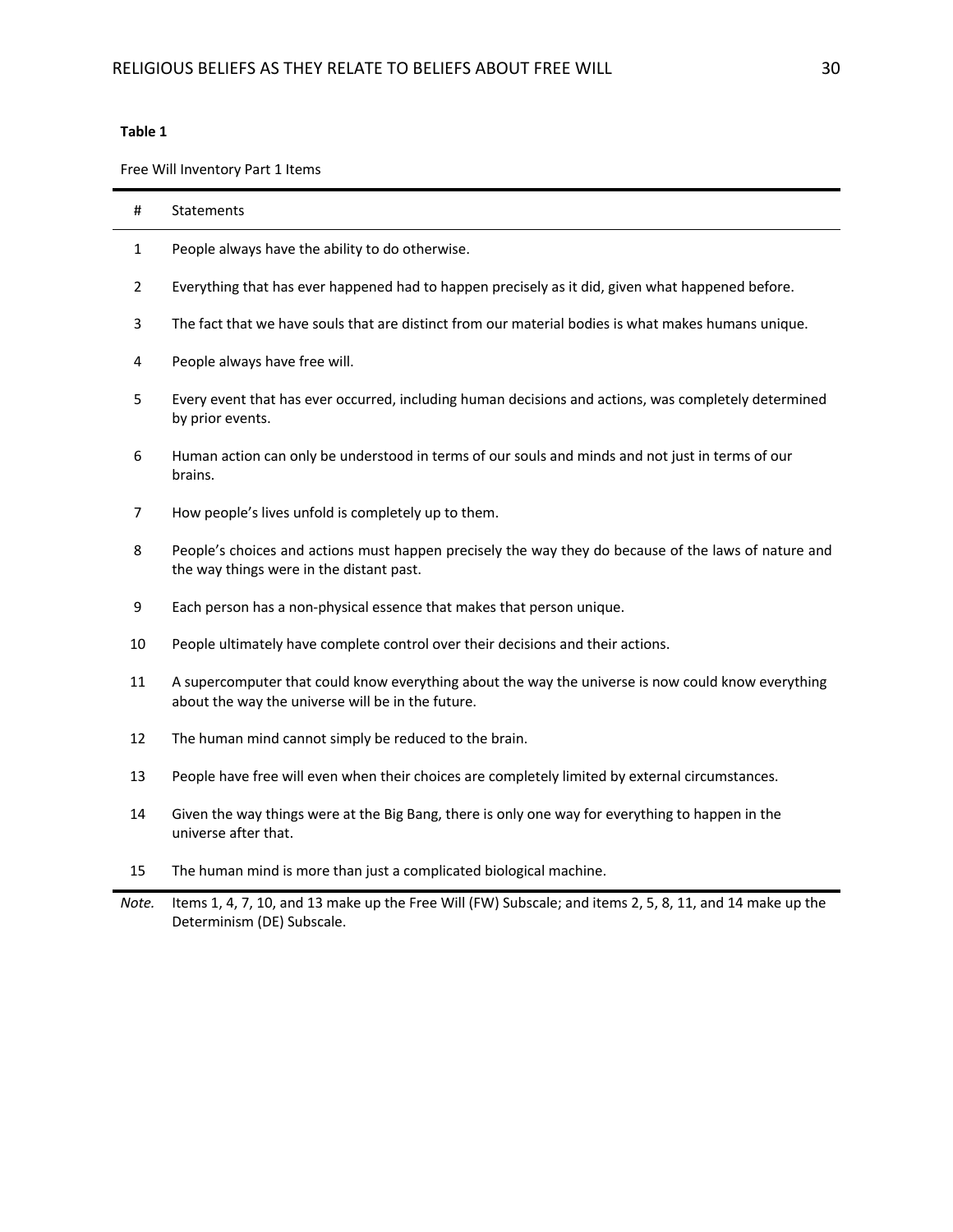Free Will Inventory Part 2 Items

| #     | Statements                                                                                                                                                                                                      |
|-------|-----------------------------------------------------------------------------------------------------------------------------------------------------------------------------------------------------------------|
| 1     | Free will is the ability to make different choices even if everything leading up to one's choice (e.g., the<br>past, the situation, and their desires, beliefs, etc.) were exactly the same.                    |
| 2     | Free will is the ability to make a choice based on one's beliefs and desires such that, if one had different<br>beliefs or desires, one's choice would have been different as well                              |
| 3     | People could have free will even if scientists discovered all of the laws that govern all human behavior                                                                                                        |
| 4     | To have free will means that a person's decisions and actions could not be perfectly predicted by<br>someone else no matter how much information they had                                                       |
| 5     | If it turned out that people lacked non-physical (or immaterial) souls, then they would lack free will                                                                                                          |
| 6     | To have free will is to be able to cause things to happen in the world without at the same time being<br>caused to make those things happen                                                                     |
| 7     | People have free will as long as they are able to do what they want without being coerced or<br>constrained by other people                                                                                     |
| 8     | To be responsible for our present decisions and actions we must also be responsible for all of our prior<br>decisions and actions that led up to the present moment                                             |
| 9     | People deserve to be blamed and punished for bad actions only if they acted of their own free will                                                                                                              |
| 10    | People who harm others deserve to be punished even if punishing them will not produce any positive<br>benefits to either the offender or society-e.g., rehabilitation, deterring other would-be offenders, etc. |
| 11    | People who perform harmful actions ought to be rehabilitated so they no longer pose a threat to<br>society                                                                                                      |
| 12    | People who perform harmful actions ought to be punished so that other potential offenders are<br>deterred from committing similar harmful actions                                                               |
| 13    | People could be morally responsible even if scientists discovered all of the laws that govern human<br>behavior                                                                                                 |
| 14    | If it turned out that people lacked non-physical (or immaterial) souls, then they would lack moral<br>responsibility                                                                                            |
| Note. | Items 4 and 6 suggest a belief in libertarianism. Items 3 and 13 suggest a belief in compatibilism.                                                                                                             |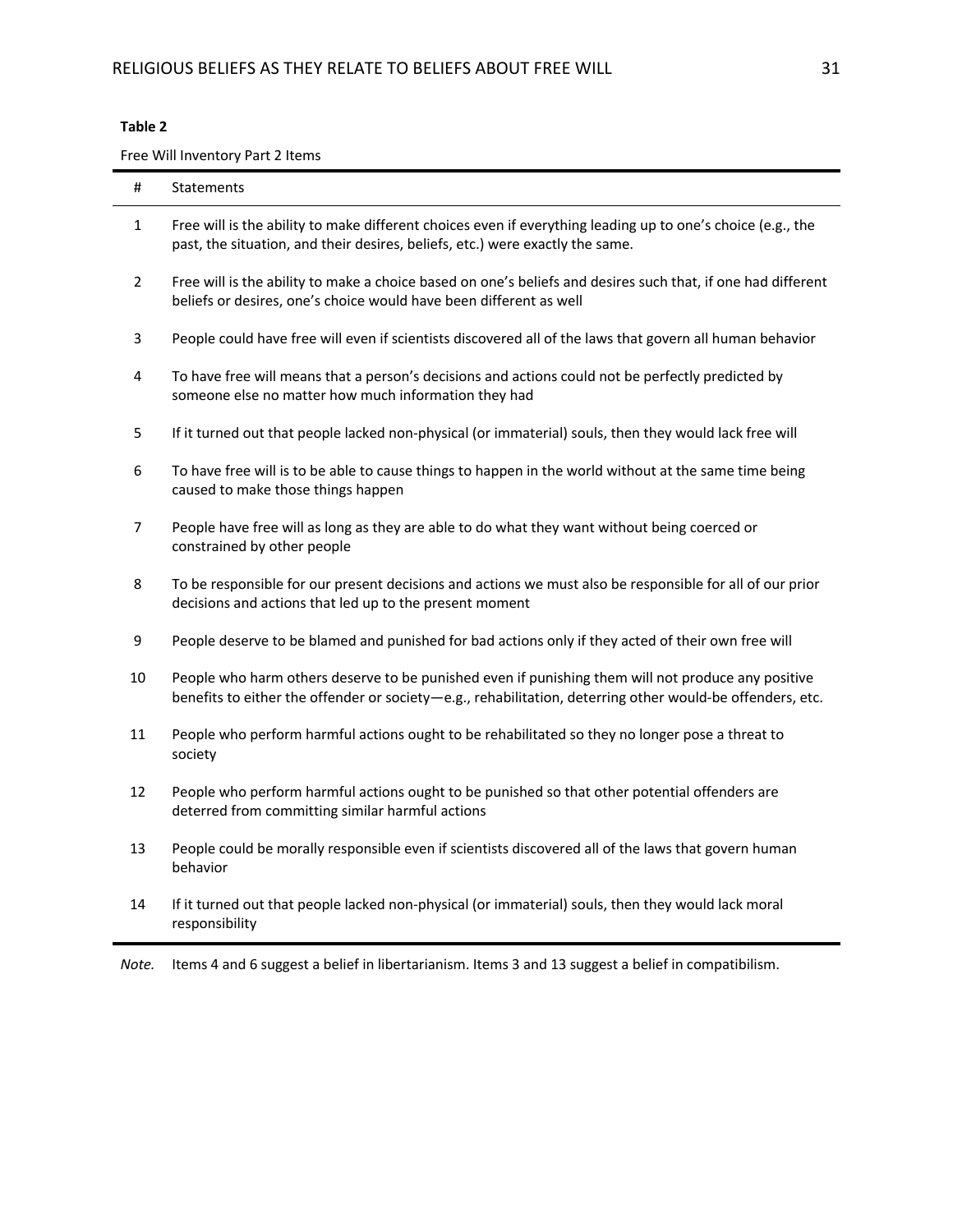| and the primitive of termined housing them houghously as the exact madpointent actor |           |      |               |      |      |      |          |
|--------------------------------------------------------------------------------------|-----------|------|---------------|------|------|------|----------|
|                                                                                      | Religious |      | Not Religious |      |      |      |          |
|                                                                                      | M         | SD   | M             | SD   | F    | р    | $\eta^2$ |
| Free Will                                                                            | 25.08     | 5.17 | 23.52         | 5.10 | 3.35 | .069 | .020     |
| Determinism                                                                          | 18.53     | 4.89 | 16.58         | 5.67 | 5.10 | .025 | .030     |
| Libertarianism                                                                       | 9.30      | 1.93 | 10.11         | 1.90 | 6.42 | .012 | .038     |
| Compatibilism                                                                        | 10.43     | 1.99 | 10.17         | 2.15 | 0.58 | .448 | .004     |

One Way Analysis of Variance Results with Religiosity as the Quasi-Independent Factor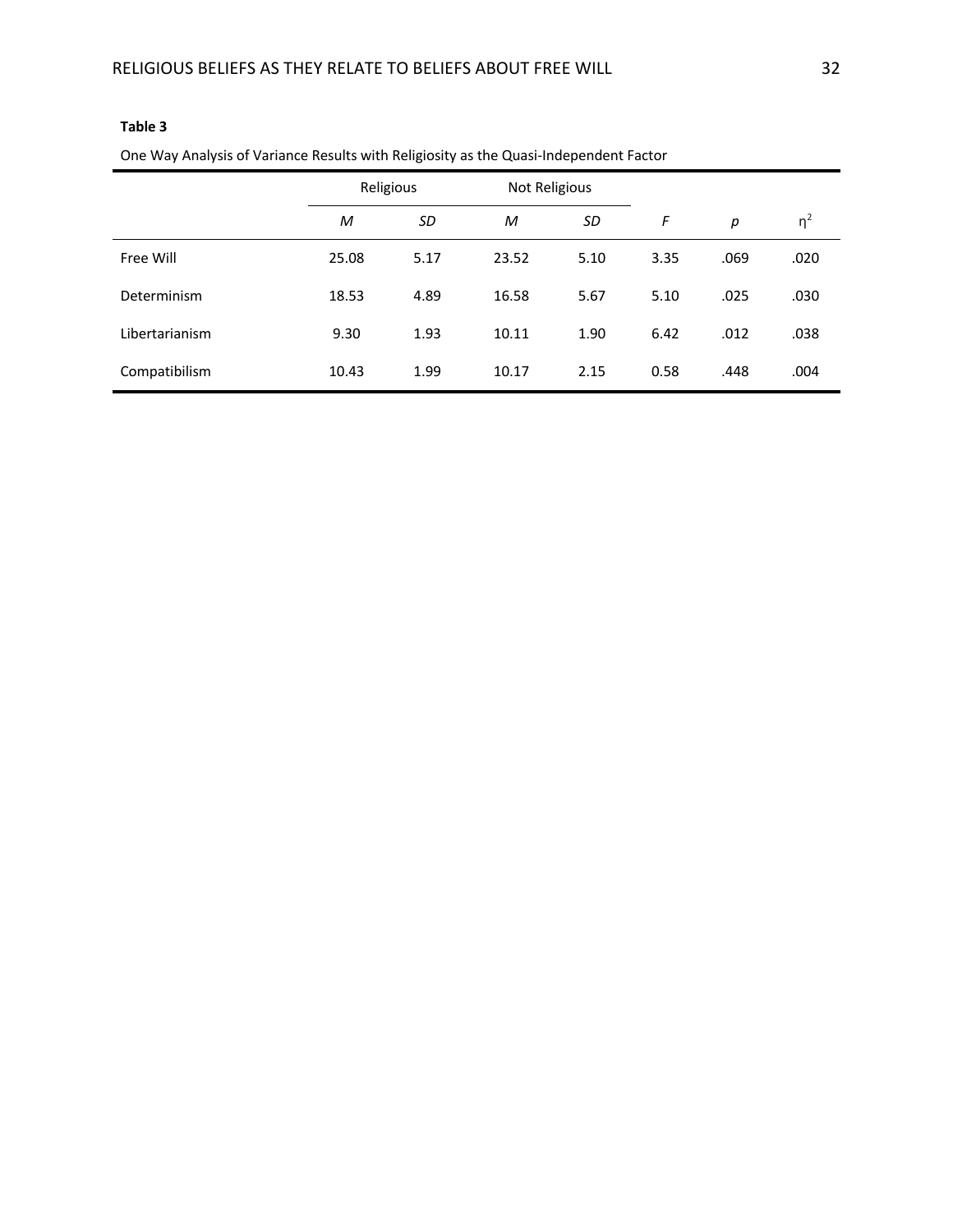| One Way Analysis of Variance Results with Religious Commitment as the Quasi-Independent Factor |                          |      |                            |      |               |      |      |      |          |
|------------------------------------------------------------------------------------------------|--------------------------|------|----------------------------|------|---------------|------|------|------|----------|
|                                                                                                | <b>Strong Commitment</b> |      | <b>Moderate Commitment</b> |      | No Commitment |      |      |      |          |
|                                                                                                | M                        | SD   | M                          | SD   | M             | SD   | F    | р    | $\eta^2$ |
| Free Will                                                                                      | 25.84                    | 4.94 | 24.72                      | 5.05 | 23.85         | 5.39 | 1.37 | .257 | .017     |
| Determinism                                                                                    | 17.76                    | 5.13 | 18.40                      | 4.84 | 17.39         | 5.80 | 0.66 | .519 | .008     |
| Libertarianism                                                                                 | 9.36                     | 1.95 | 9.43                       | 1.97 | 9.85          | 1.90 | 0.97 | .381 | .012     |
| Compatibilism                                                                                  | 10.84                    | 1.95 | 10.35                      | 2.01 | 10.12         | 2.09 | 1.11 | .332 | .013     |

One Way Analysis of Variance Results with Religious Commitment as the Quasi-Independent Factor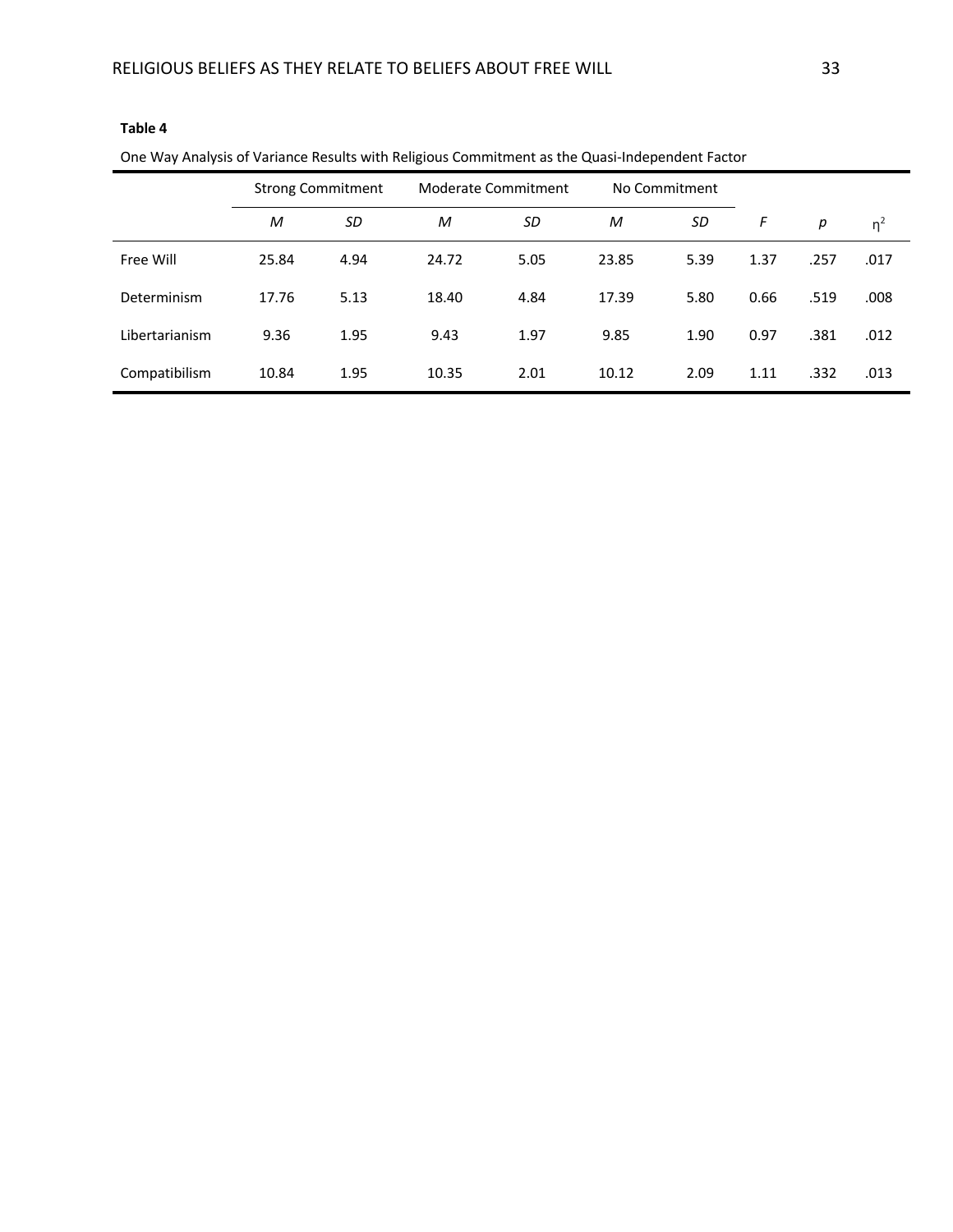Pearson Correlations between Belief in Free Will vs. Belief in Compatibilism, Belief in Determinism vs. Belief in Compatibilism, and Belief in Free Will vs. Belief in Determinism

|               | Free Will     | Determinism   | Compatibilism |
|---------------|---------------|---------------|---------------|
| Free Will     |               | $-.008(.918)$ | .253(.001)    |
| Determinism   | $-.008(.918)$ |               | $-.289(.000)$ |
| Compatibilism | .253(.001)    | $-.289(.000)$ |               |

*Note. p* values are in parentheses next to r values.

Alpha level set at  $\alpha$  < .05.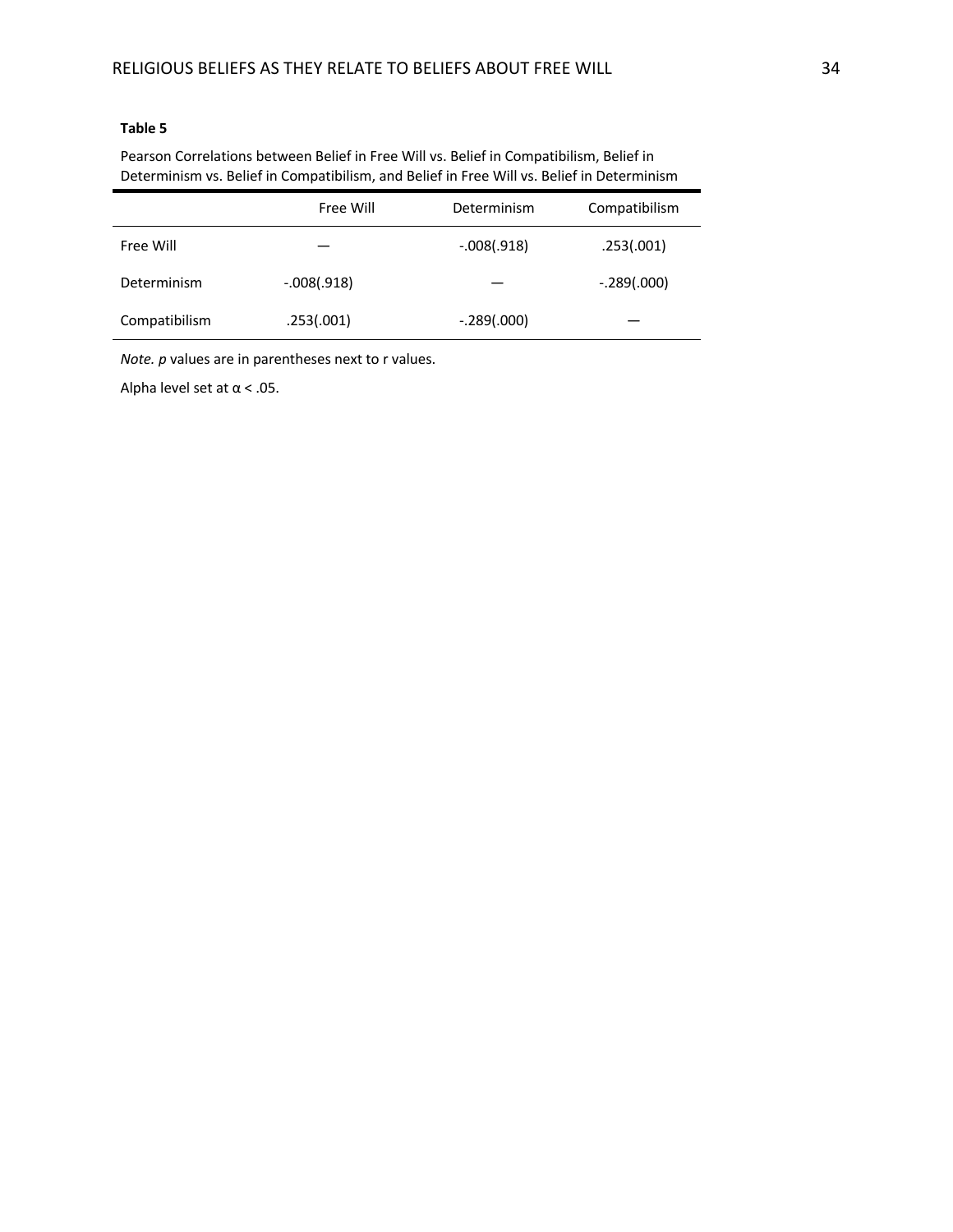## **Figure 1**



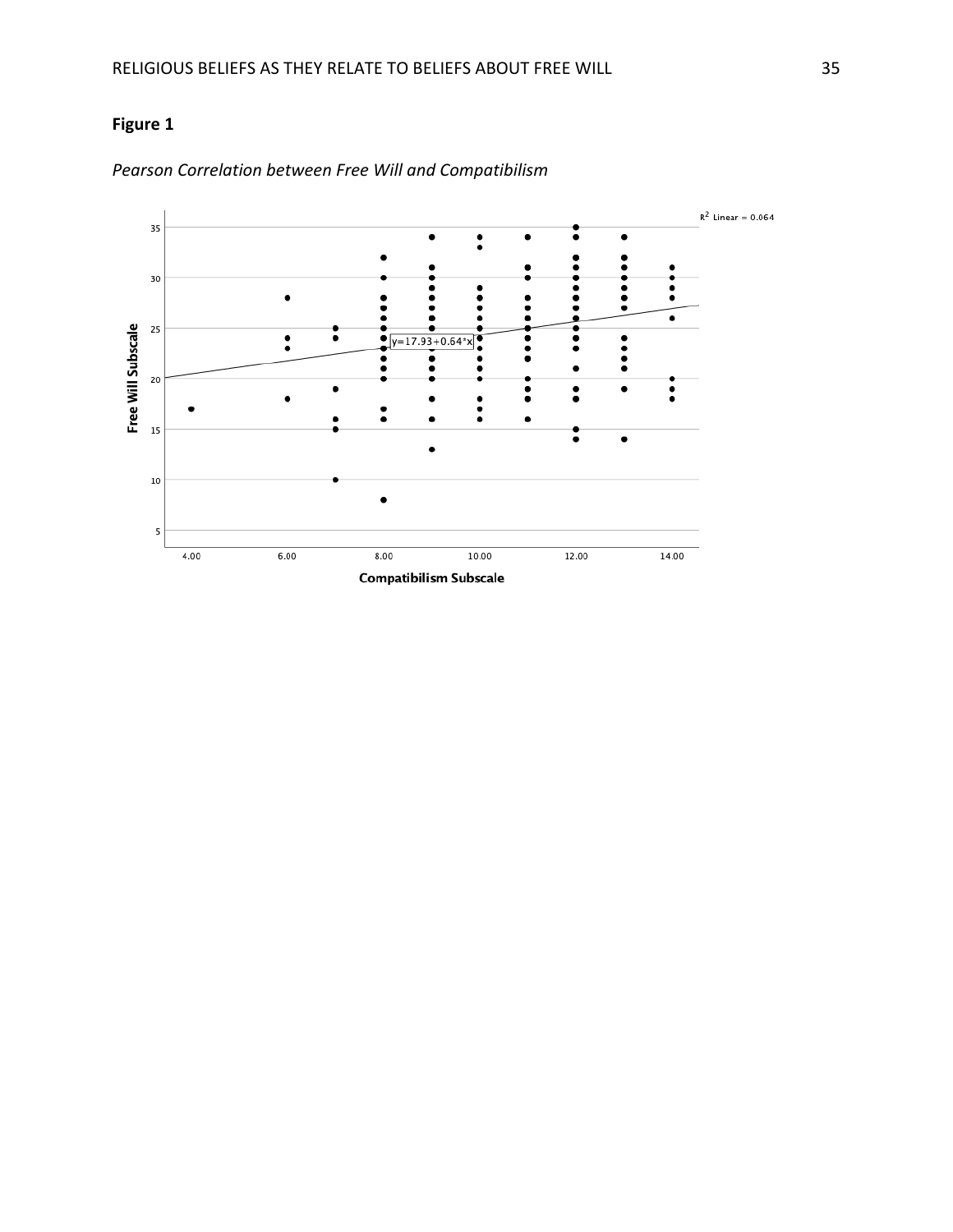## **Figure 2**



*Pearson Correlation between Determinism and Compatibilism*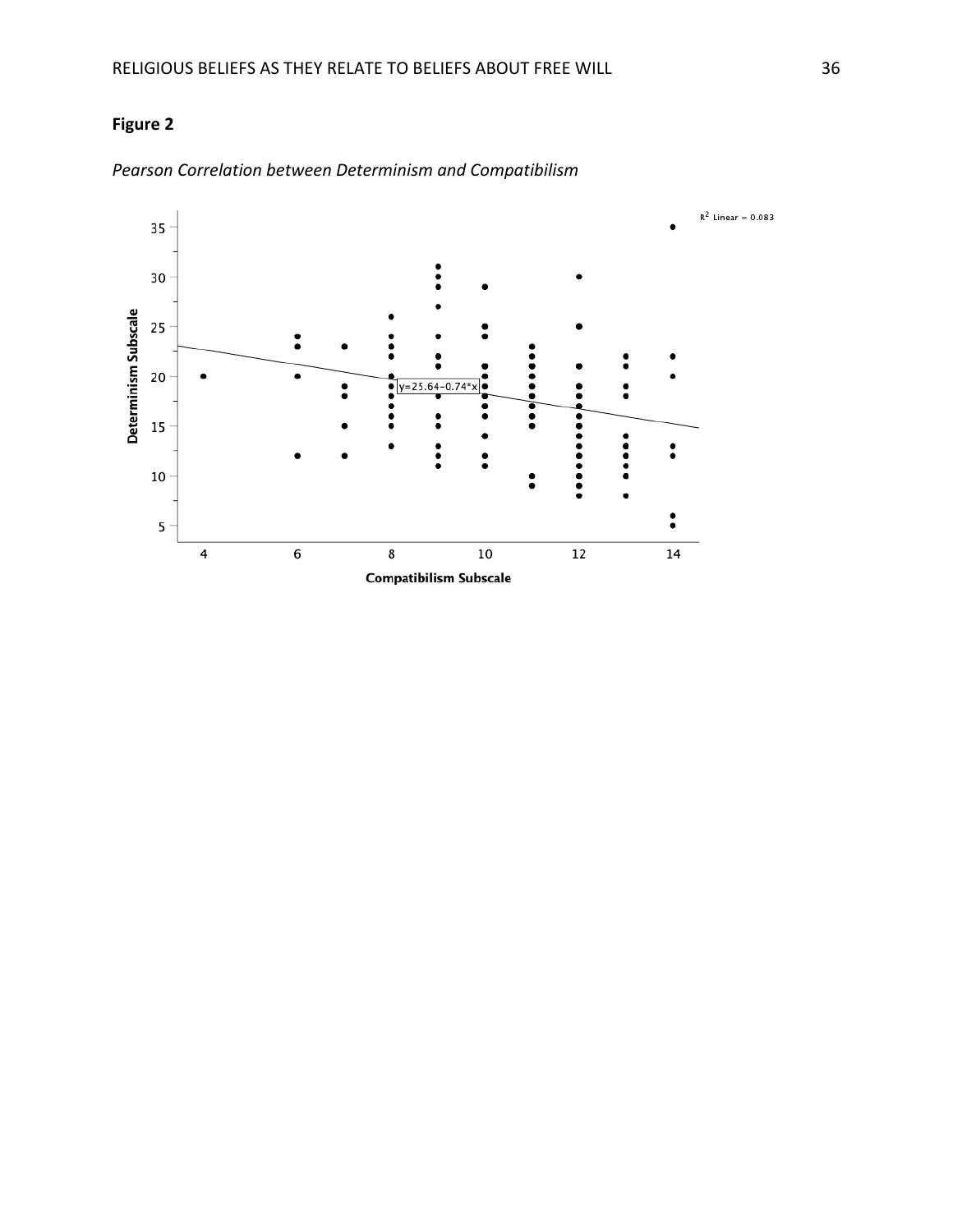## **Figure 3**



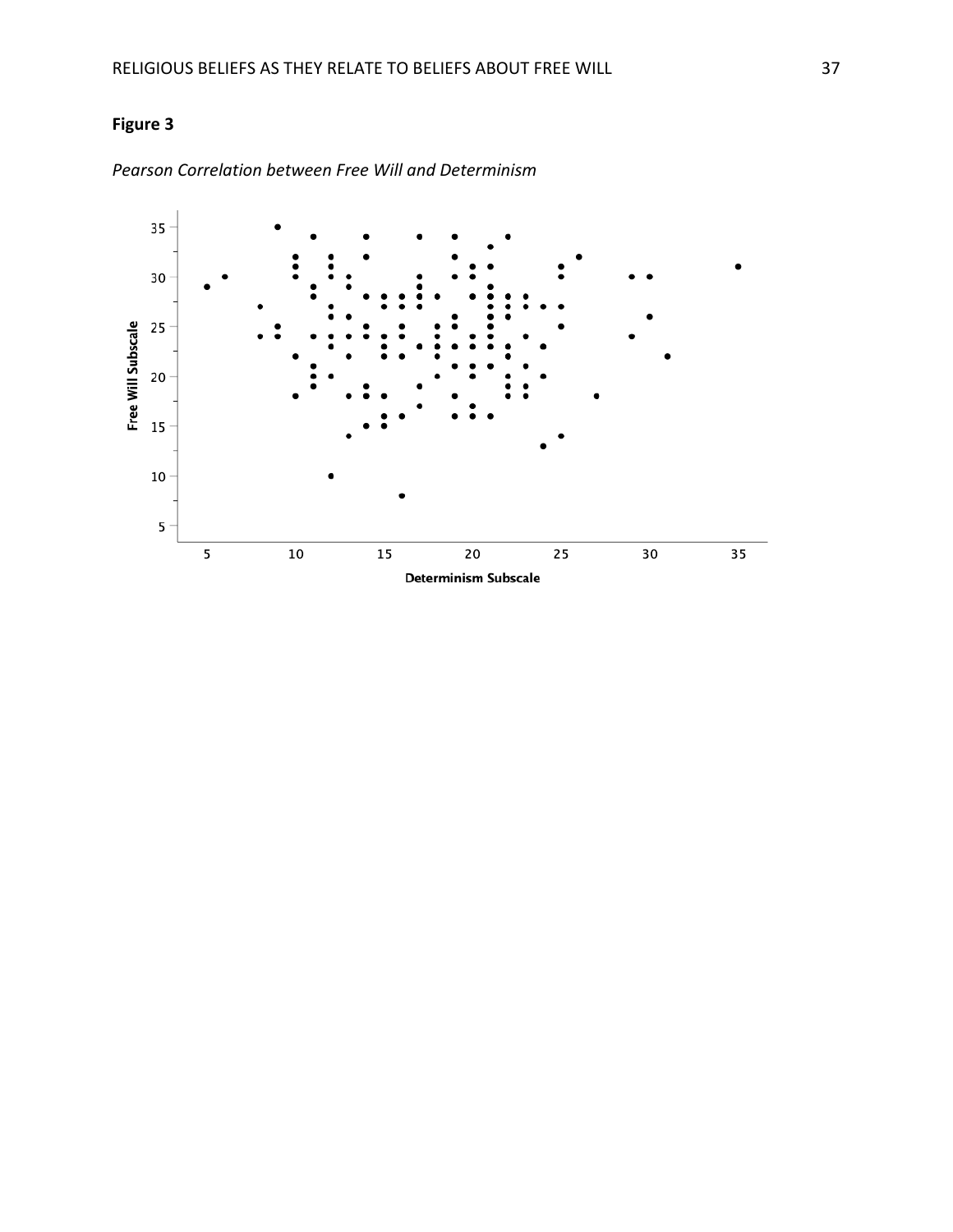### **Appendix A**

### **Informed Consent Form**

Loyola Marymount University Informed Consent Form

TITLE: Religious Commitment and Free Will

INVESTIGATOR: Leigh Lewis, Psychology Department, Loyola Marymount University

ADVISOR: Dr. David Hardy, Ph.D., Psychology Department, Loyola Marymount University

PURPOSE: You are being asked to participate in a research project that seeks to investigate how a person's religious commitment is related to his/her/their free will beliefs. You will be asked to complete a brief demographic questionnaire, to self-identify your level of religious commitment, and complete a survey on your beliefs about free will. You will not be audio or videotaped. The survey will take less than one hour.

RISKS: Risks associated with this study include: NONE

BENEFITS: Furthering understanding of how religious commitment might be related to beliefs about free will.

INCENTIVES: Participation will satisfy partial course requirements for General Psychology.

CONFIDENTIALITY: No personal or demographic information about you will be collected.

RIGHT TO WITHDRAW: Your participation in this study is voluntary. You may withdraw your consent to participate at any time without penalty. Your withdrawal will not influence any other services to which you may be otherwise entitled, your class standing or relationship with Loyola Marymount University.

SUMMARY OF RESULTS: A summary of the results of this research will be supplied to you, at no cost, upon request, approximately one month after completion of the study, by contacting the primary investigator, Leigh Lewis, at llewis25@lion.lmu.edu.

VOLUNTARY CONSENT: I have read the above statements and understand what is being asked of me. I also understand that my participation is voluntary and that I am free to withdraw my consent at any time, for any reason, without penalty. If the study design or use of the information is changed, I will be informed and my consent reobtained. On these terms, I certify that I am willing to participate in this research project.

I understand that if I have any further questions, comments or concerns about the study or the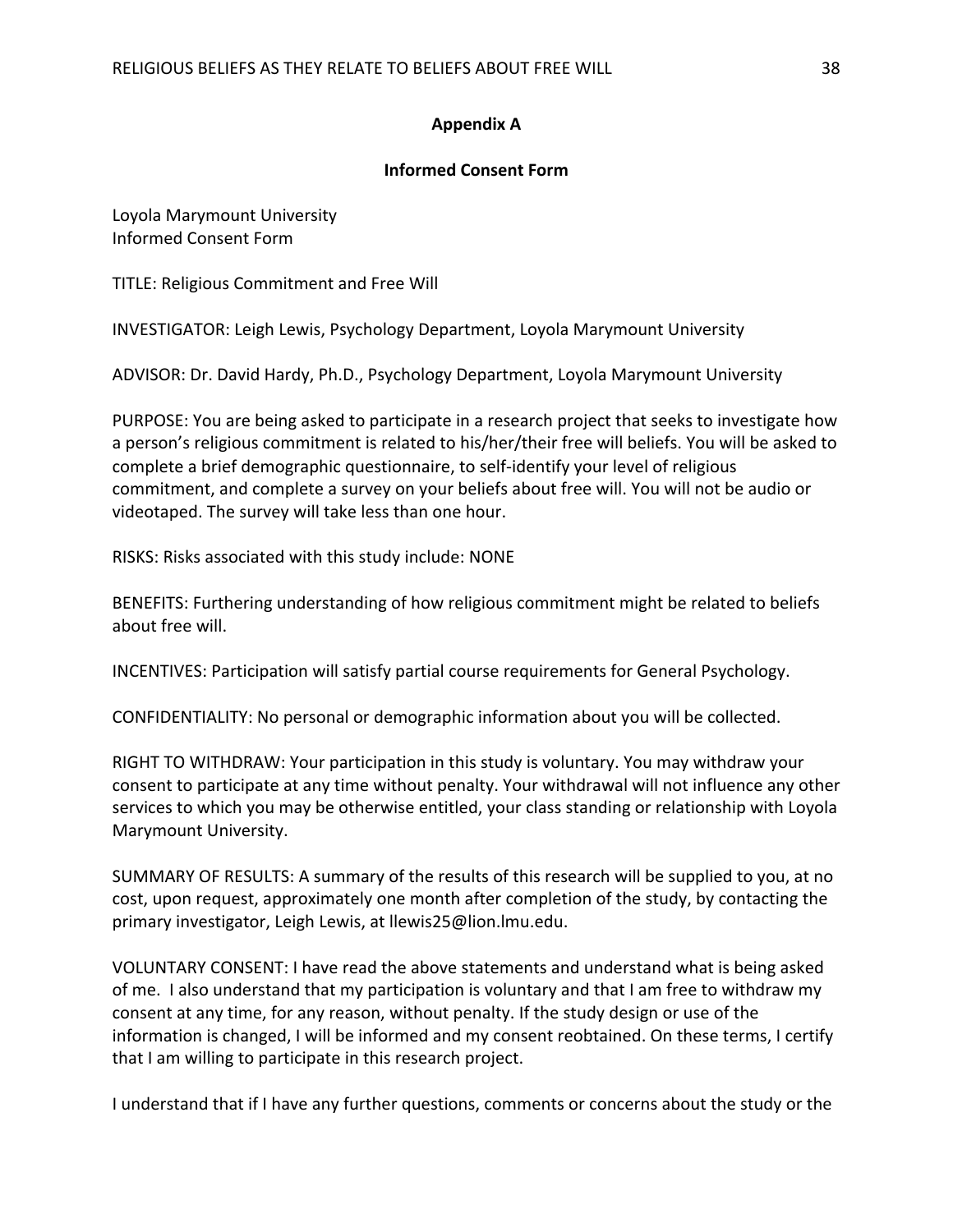informed consent process, I may contact Dr. David Moffet, Chair, Institutional Review Board, Loyola Marymount University, 1 LMU Drive, Los Angeles, CA 90045-2659 or by email at David.Moffet@lmu.edu.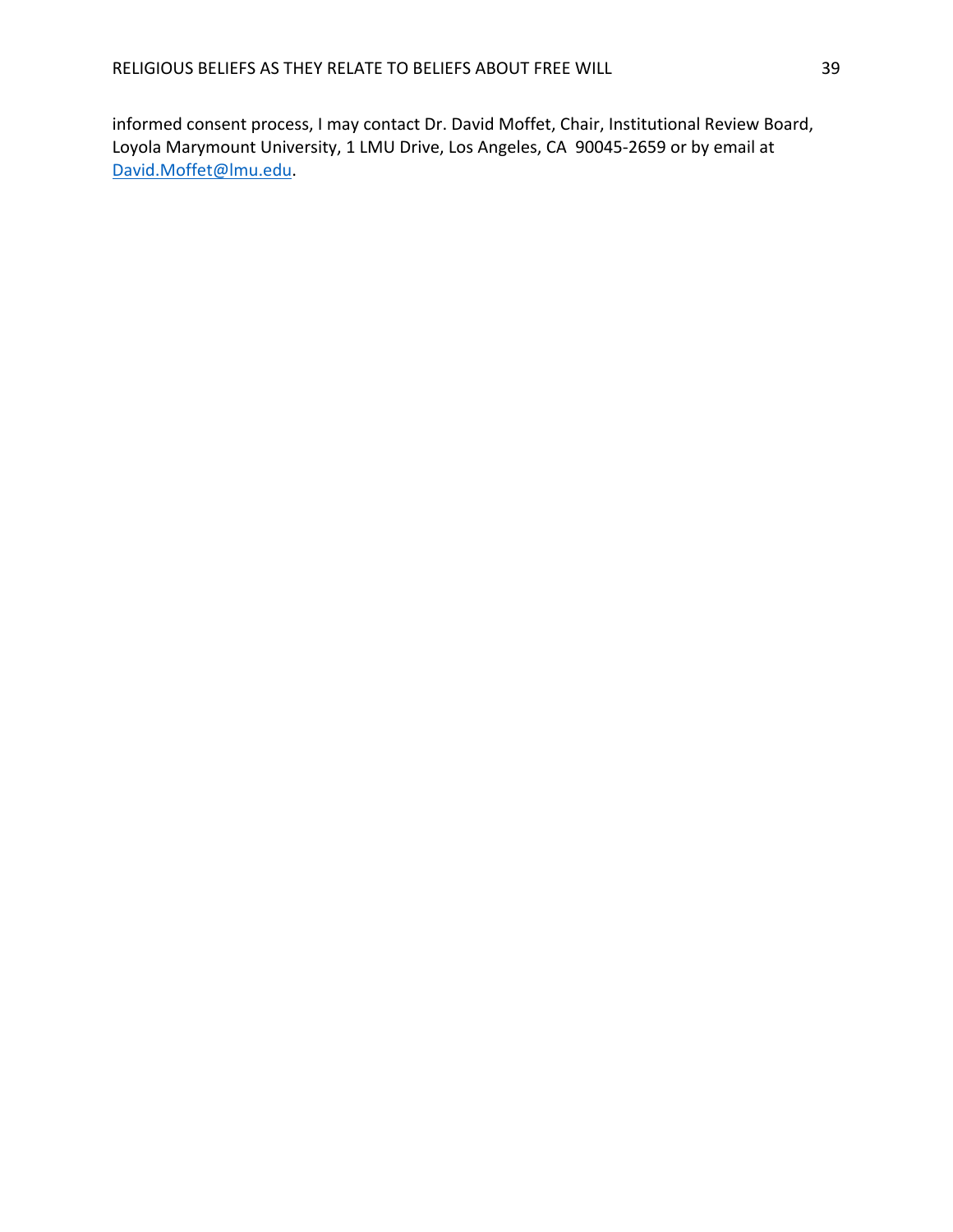### **Appendix B**

### **Background Questionnaire**

- 1. Please type your age (in years):
- 2. Select the choice that best represents your sex:  $\square$  Female  $\square$  Male  $\square$  Other
- 3. Select the choice that best represents your ethnicity:

 $\square$  Asian or Asian American

 $\square$  Black or African American

 $\square$  Hispanic or Latino

 $\square$  Native American or Pacific Islander or Alaskan Native

 $\square$  White or European American

 $\Box$  Other (please describe or explain):

- 4. What is your major(s)?  $\overline{\phantom{a}}$
- 5. Please select your class standing:  $\Box$  First Year  $\Box$  Sophomore  $\Box$  Junior  $\Box$  Senior
- 6. Please select the option that best describes your religious orientation / affiliation:
	- $\Box$  Christian

 $\square$  Muslim

 $\square$  Jewish

 $\Box$  Hindu

 $\square$  Atheist

 $\square$  Agnostic

 $\square$  Other (please describe or explain):  $\_{\_\_\_\_}$ 

 $\square$  None

Please select the choice that best represents your degree of religious commitment:

 $\square$  1 no commitment

 $\square$  2 some commitment

 $\square$  3 moderate commitment